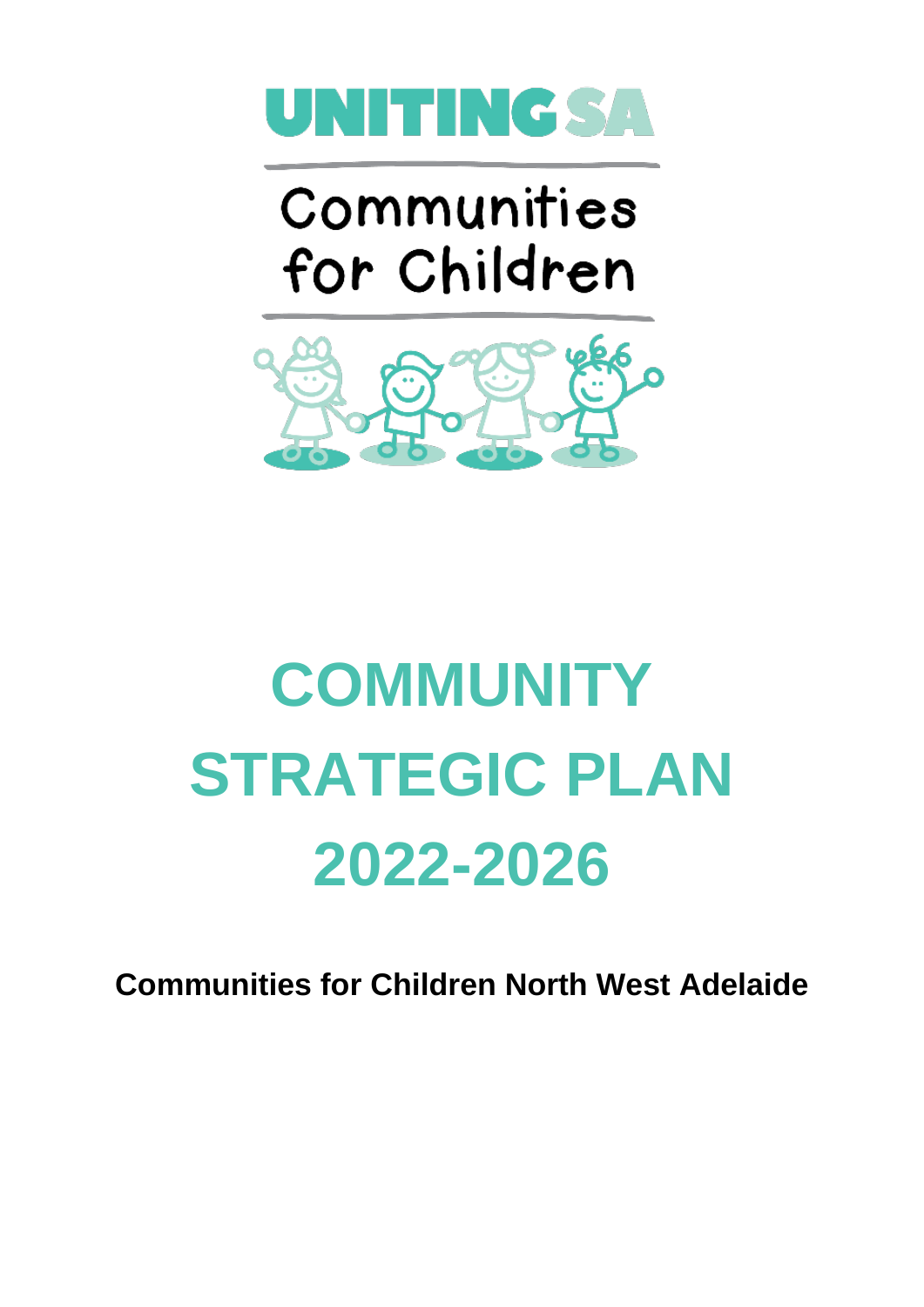**Families and Communities Program Communities for Children Facilitating Partner** 





### **CONTENTS**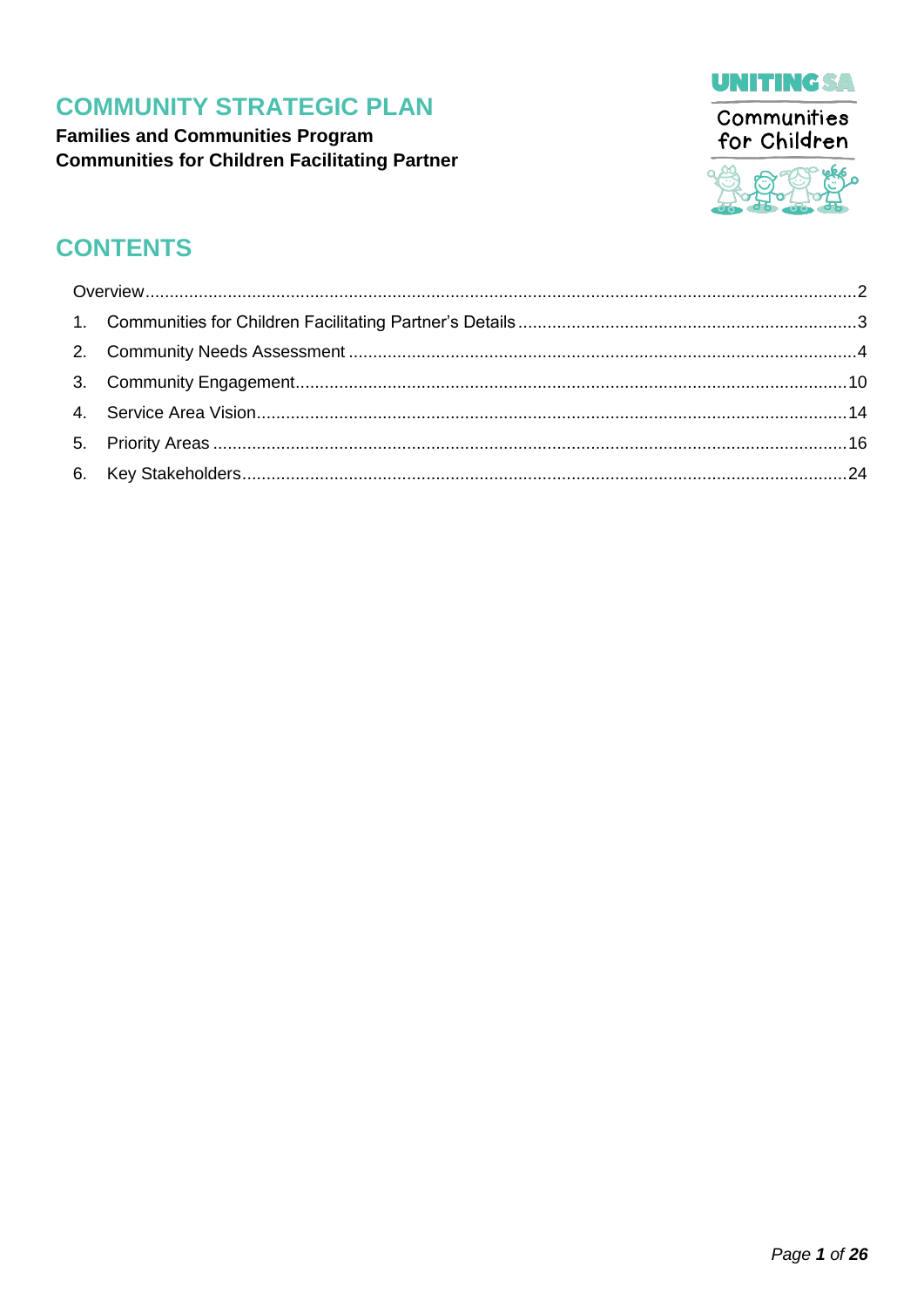#### **Families and Communities Program Communities for Children Facilitating Partner**



### <span id="page-2-0"></span>**Overview**

The Community Strategic Plan (CSP) is developed by the Communities for Children Facilitating Partner (CfC FP) and Communities for Children Committee and sets out a broad vision for the service area, identifying community needs, priorities and key outcomes.

The CSP is organised into six sections:

- 1. Communities for Children Facilitating Partner's Details
- 2. Community Needs Assessment
- 3. Community Engagement
- 4. Service Area Vision
- 5. Priority Areas
- 6. Key stakeholders

It identifies the key strengths, needs and service gaps in the community, considers ways to improve coordination and collaboration, outlines priority areas and strategies to address need and improve outcomes for children and families, and identifies key community stakeholders.

The CSP builds on the extensive knowledge that Facilitating Partners (FPs) and their Committees have gained in working with their communities, often over long periods of time. It will consider opportunities for everyone in the community to work together to achieve true change in outcomes for children and families. This includes community members, service providers, governments, non-government organisations, researchers and evaluators, and business.

The development of the CSP presents an opportunity to critically reflect on the strengths of local communities, as well as any opportunities, challenges and emerging needs.

The CSP is a dynamic document that should be reviewed as new data becomes available or as you become aware of changing needs within the community. It should inform the development of Activity Work Plans.

**UnitingSA's CSP** aligns with the [Families and Children Activity Outcomes](https://www.dss.gov.au/communities-for-children-facilitating-partners-cfc-fp-operational-guidelines) Framework and the CfC FPs objectives. It has been developed in conjunction with our CfC Committee.

The CSP is also informed by the following documents:

- [Families and Children](https://www.dss.gov.au/grants/grant-programmes/families-and-children) Program Guidelines Overview
- [Communities for Children Facilitating Partner](https://www.dss.gov.au/communities-for-children-facilitating-partners-cfc-fp-operational-guidelines) Operational Guidelines
- Your Communities for Children Facilitating Partners Grant Agreement
- [Families and Children Access Strategy](https://www.dss.gov.au/sites/default/files/documents/07_2014/families_and_children_access_strategy_guidelines.pdf) Guidelines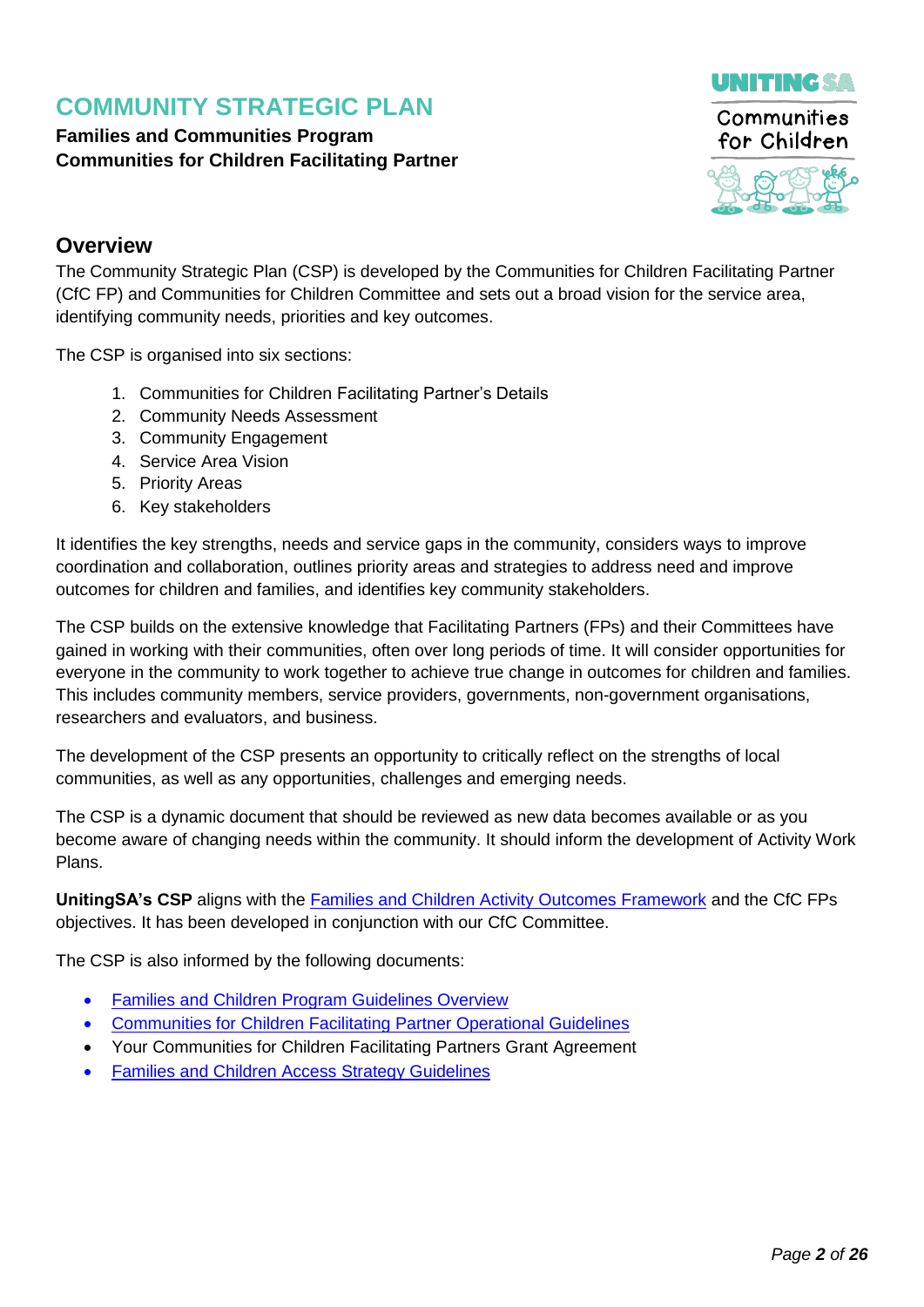



### <span id="page-3-0"></span>**1. Communities for Children Facilitating Partner's Details**

#### **Facilitating Partner Details**

| <b>Service Area Name</b>            | North West Adelaide                       |
|-------------------------------------|-------------------------------------------|
| <b>FP Name</b>                      | UnitingSA                                 |
| <b>FP Contact Name</b>              | Angela De Conno                           |
| <b>FP Contact Title</b>             | Manager, Child, Youth and Family Services |
| <b>Address</b>                      | 58 Dale Street, Port Adelaide             |
| <b>State/Territory and Postcode</b> | SA 5015                                   |

#### **Community Strategic Plan**

| Date Communities for Children Committee<br>agreed to Community Strategic Plan | 01/04/2022      |
|-------------------------------------------------------------------------------|-----------------|
| Name of Facilitating Partner Authorising Officer                              | Angela De Conno |
| <b>Signature of Facilitating Partner Authorising</b><br><b>Officer</b>        | Angela De Conno |

#### **DSS Use**

| Date of Submission to DSS     | 01/04/2022                         |
|-------------------------------|------------------------------------|
| Date of DSS approval          | 29/04/2022                         |
| <b>DSS Delegate Name</b>      | Christy Crilly                     |
| <b>DSS Delegate Position</b>  | <b>Funding Arrangement Manager</b> |
| <b>DSS Delegate Signature</b> | Christy Crilly                     |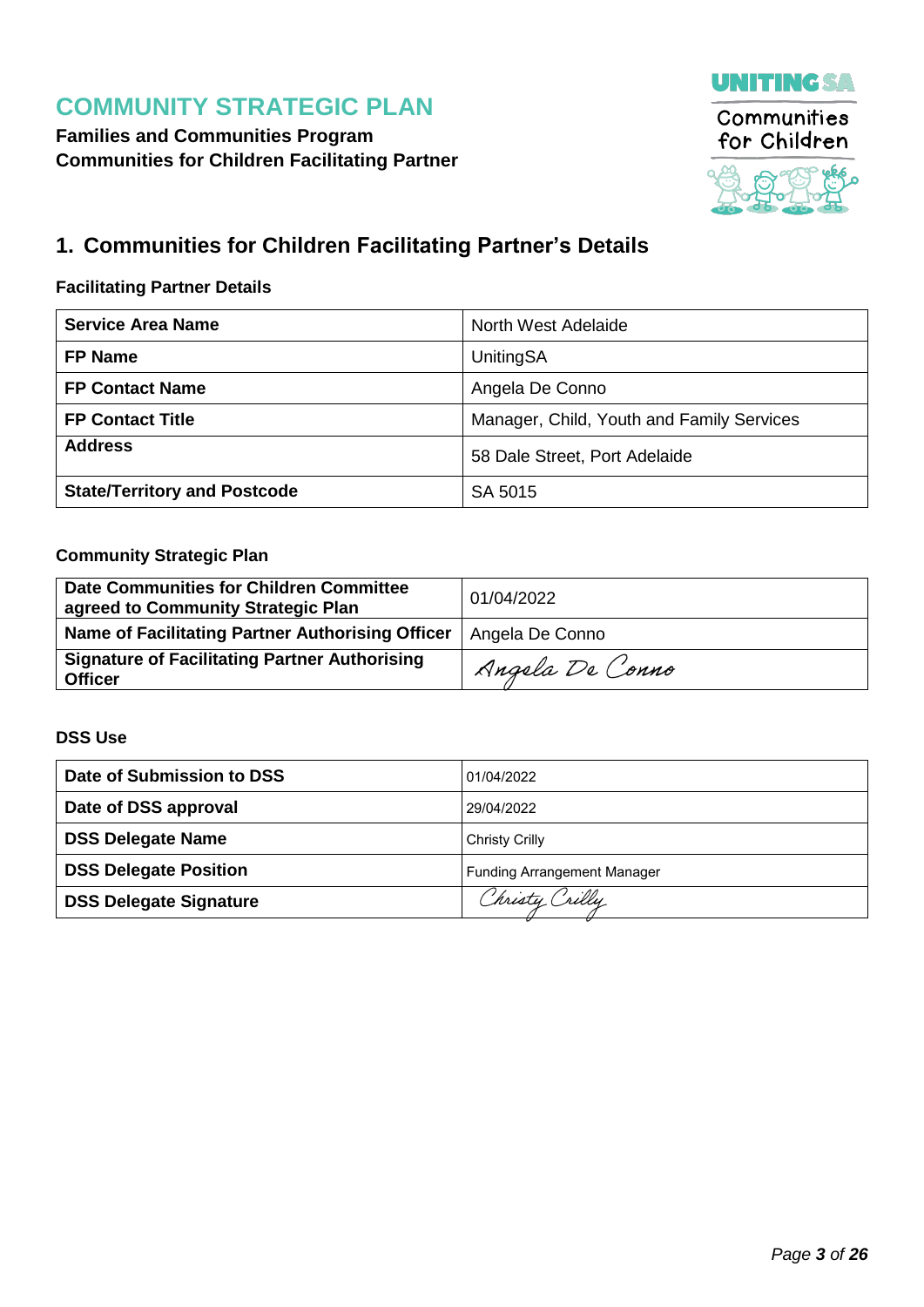**Families and Communities Program Communities for Children Facilitating Partner**



### <span id="page-4-0"></span>**2. Community Needs Assessment**

This section describes the key needs of children and families experiencing vulnerability and disadvantage in the targeted community, as well as current services and service gaps within our service area. Multiple sources of information have been drawn upon to provide a profile of this community's demographics and social issues. Practice wisdom has also been drawn upon.

UnitingSA has acquired a wealth of knowledge, networks and resources to support the local community in this CfC place-based approach to community development, since its inception. As such, we have much human capital, corporate knowledge and strengths.

As a Facilitating Partner (FP), we aim to provide support to the local community by partnering with community services to deliver funded programs and supports as well as build the capacity of the community through community participation and voice, and advocating for sector and systems improvements to better support a coordinated service system.

A range of methodologies has been utilised to build a current picture of the status of families and communities in the North West region. This includes:

- a) Reviewing available data sets to build a community profile
- b) Engaging a consultant to facilitate co-designing a vision for the future
- c) Developing a service map reflecting existing services and potential gaps; and
- d) Reviewing North West Adelaide (NWA) CfC program data

Since the last Strategic Plan 2015 there have been significant changes in our community which have impacted the way we interact and provide services – namely the impact of COVID-19 pandemic. The global experience of COVID-19 has profoundly changed the social and economic situation for Australian households<sup>1</sup>.

#### **Community Profile:**

-

The North West CfC region encompasses the Cities of Charles Sturt and Port Adelaide Enfield.

According to the ABS (2016) the **City of Charles Sturt** has a population of 111,759 residents. The demographic profile of this community includes:

- 20% children and young people under 18 years
- 1.4% Aboriginal and Torres Strait Islander people
- 33.5% of population are culturally and linguistically diverse comprising 25% from European countries and 8.5% from India, China and Vietnam

<sup>1</sup> Household Impacts of COVID-19 Survey, [June 2021 | Australian Bureau of Statistics \(abs.gov.au\)](https://www.abs.gov.au/statistics/people/people-and-communities/household-impacts-covid-19-survey/latest-release)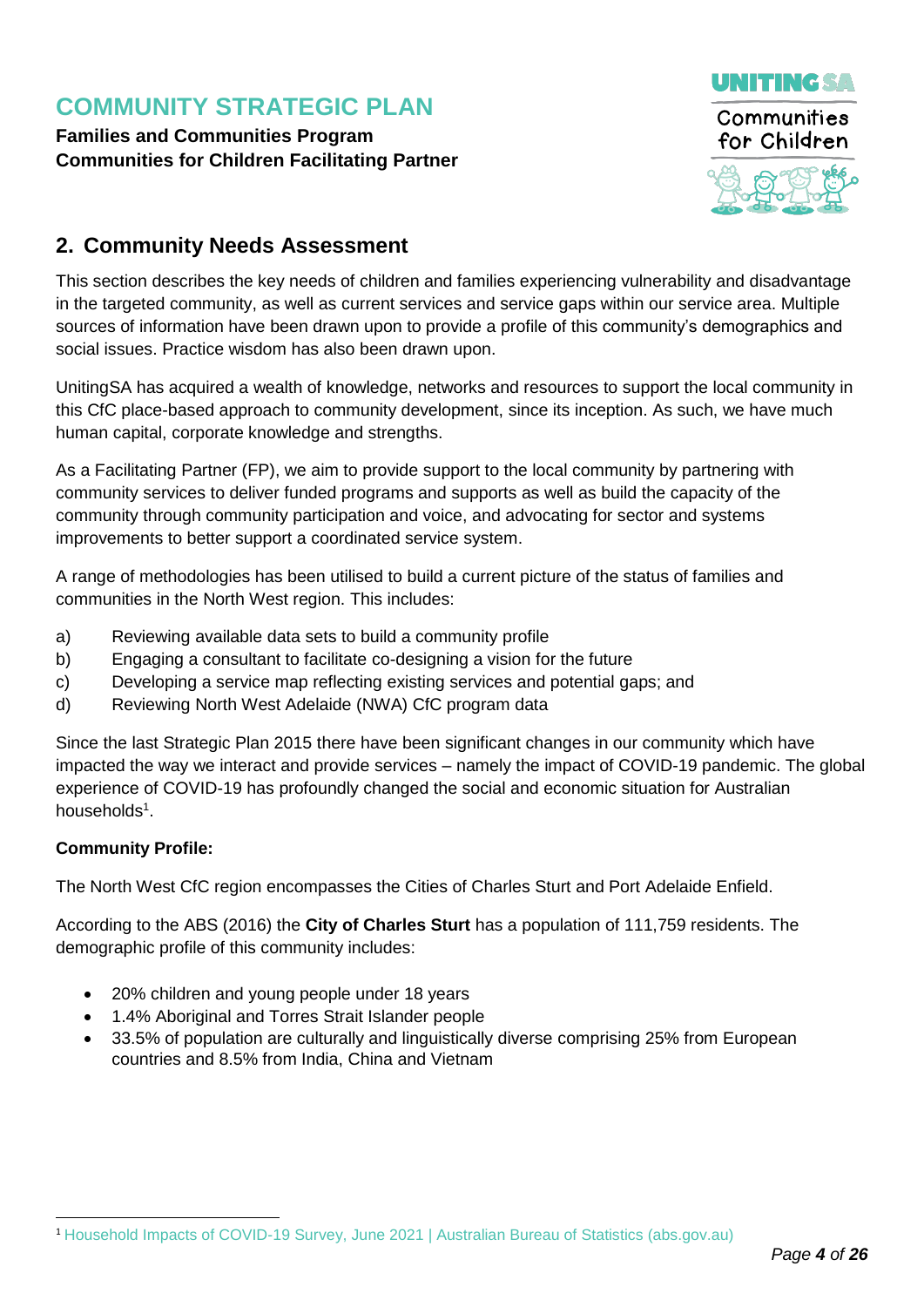### **Families and Communities Program Communities for Children Facilitating Partner**





Suburbs rated lower than the state in relation to Socio-Economic Index for Areas include:

| South Australia                                          | 979 |
|----------------------------------------------------------|-----|
| Hindmarsh, Bowden, Brompton, West Croydon, Renown Park   | 968 |
| West Woodville, Royal Park, Albert Park, Woodville South | 964 |
| Woodville, Kilkenny, Woodville Park, Woodville North     | 930 |

An analysis of the Australian Early Development Census (AEDC) data between 2012 and 2018 showed significant developmental vulnerability in more than one domain in the following suburbs:

|                          | <b>Domains</b>                                    |                                                        |   |                                               |                                                         |  |  |  |
|--------------------------|---------------------------------------------------|--------------------------------------------------------|---|-----------------------------------------------|---------------------------------------------------------|--|--|--|
| <b>Suburb</b>            | <b>Physical</b><br><b>Health and</b><br>Wellbeing | <b>Social</b><br><b>Emotional</b><br><b>Competence</b> |   | Language<br>and<br>Cognitive<br><b>Skills</b> | <b>Communication</b><br>and general<br>knowledge skills |  |  |  |
| Allenby Gardens/Beverley | X                                                 | X                                                      | X | Χ                                             | X                                                       |  |  |  |
| <b>Athol Park</b>        |                                                   | X                                                      |   | X                                             | Χ                                                       |  |  |  |
| <b>Brompton</b>          | X                                                 | Χ                                                      | X | Χ                                             | Χ                                                       |  |  |  |
| Findon                   |                                                   | Χ                                                      |   | Χ                                             | Χ                                                       |  |  |  |
| Kilkenny*                |                                                   |                                                        |   |                                               | Χ                                                       |  |  |  |
| Pennington *             |                                                   |                                                        |   |                                               | Χ                                                       |  |  |  |
| Royal Park-Hendon        | X                                                 | Χ                                                      | X | X                                             | Χ                                                       |  |  |  |
| Seaton                   |                                                   | Χ                                                      |   | Χ                                             | Χ                                                       |  |  |  |
| West Croydon             |                                                   | X                                                      | X | Χ                                             | Χ                                                       |  |  |  |
| <b>Woodville North</b>   |                                                   | X                                                      |   | Χ                                             | Χ                                                       |  |  |  |
| <b>Woodville Park</b>    |                                                   |                                                        | X |                                               | Χ                                                       |  |  |  |
| <b>Woodville South</b>   | X                                                 | X                                                      |   |                                               |                                                         |  |  |  |
| Woodville West           | X                                                 | Χ                                                      |   | Χ                                             | Χ                                                       |  |  |  |

*\*Suburb considered by UnitingSA developmentally vulnerable despite only one domain indicating so and/or lack of data has impacted the results*

AEDC (2021) data shows significant increase in one or more development vulnerability domain in the suburbs of Pennington, Woodville, Allenby Gardens/Beverley, Athol Park, Flinders Park and Hindmarsh (see Appendix 2).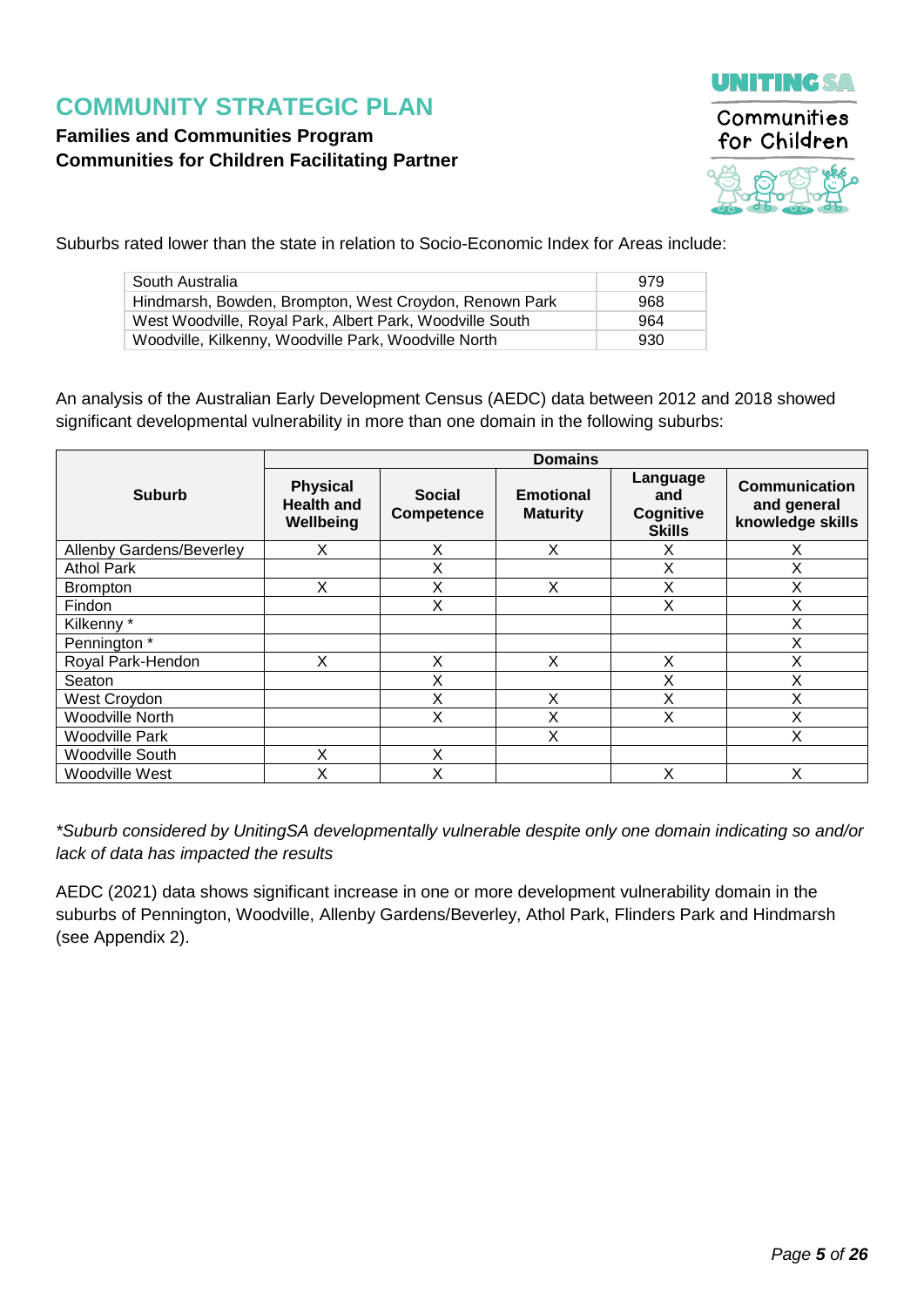### **Families and Communities Program Communities for Children Facilitating Partner**



According to the ABS (2016) the **City of Port Adelaide Enfield** has a population of 121,230 residents. The demographic profile of this community includes:

- 22% children and young people under 19 years
- 2.3% Aboriginal and Torres Strait Islander people
- 30% of population are culturally and linguistically diverse comprising Italian, Vietnamese, Chinese, Indian, German, and Greek communities with the larger growth groups since 2011 being from Asia.

Suburbs rated lower than the state in relation to Socio-Economic Index for Areas include:

| SА                                          | 979 |
|---------------------------------------------|-----|
| Ethelton - Port Adelaide and District       | 970 |
| North Haven - Osborne - Taperoo             | 949 |
| Rosewater - Alberton - Queenstown           | 913 |
| Croydon Park - Devon Park - Dudley Park     | 879 |
| Ottoway - Gepps Cross and District          | 848 |
| Ferryden Park - Mansfield Park and District | 831 |
| Kilburn - Blair Athol                       | 809 |

An analysis of the Australian Early Development Census (AEDC) data between 2012 and 2018 showed significant developmental vulnerability in more than one domain in the following suburbs:

|                                        | <b>Domains</b>                                    |                             |                                     |                                               |                                                  |  |  |  |
|----------------------------------------|---------------------------------------------------|-----------------------------|-------------------------------------|-----------------------------------------------|--------------------------------------------------|--|--|--|
| <b>Suburb</b>                          | <b>Physical</b><br><b>Health and</b><br>Wellbeing | <b>Social</b><br>Competence | <b>Emotional</b><br><b>Maturity</b> | Language<br>and<br>Cognitive<br><b>Skills</b> | Communication<br>and general<br>knowledge skills |  |  |  |
| Alberton-Port Adelaide-                |                                                   | X                           |                                     | X                                             |                                                  |  |  |  |
| Queenstown                             |                                                   |                             |                                     |                                               |                                                  |  |  |  |
| Angle Park                             | X                                                 | Χ                           | X                                   | X                                             | X                                                |  |  |  |
| Birkenhead-Peterhead                   |                                                   |                             |                                     | Χ                                             | Χ                                                |  |  |  |
| <b>Blair Athol</b>                     | X                                                 | Χ                           | X                                   | Χ                                             | X                                                |  |  |  |
| Croydon Park-Devon<br>Park-Dudley Park | X                                                 | X                           | X                                   | X                                             | X                                                |  |  |  |
| Ethelton-Exeter-Glanville              |                                                   | X                           | X                                   |                                               | X                                                |  |  |  |
| Ferryden Park                          |                                                   | X                           | X                                   | X                                             | X                                                |  |  |  |
| Kilburn-Regency Park                   | x                                                 | X                           |                                     | Χ                                             | X                                                |  |  |  |
| Mansfield Park                         | X                                                 | Χ                           | X                                   | X                                             | X                                                |  |  |  |
| Rosewater                              | Χ                                                 | Χ                           | X                                   | Χ                                             | X                                                |  |  |  |
| Taperoo-Osborne*                       | X                                                 | X                           |                                     | X                                             | X                                                |  |  |  |
| <b>Woodville Gardens</b>               | Χ                                                 | X                           | Χ                                   | Χ                                             |                                                  |  |  |  |

#### *\*Suburb not in the CfC geographic region*

AEDC (2021) data shows significant increase in one or more development vulnerability domain in the suburbs of Woodville Gardens, Ottoway/Wingfield, Alberton/Port Adelaide/Queenstown, Angle Park, and Kilburn/Regency Park (see Appendix 1).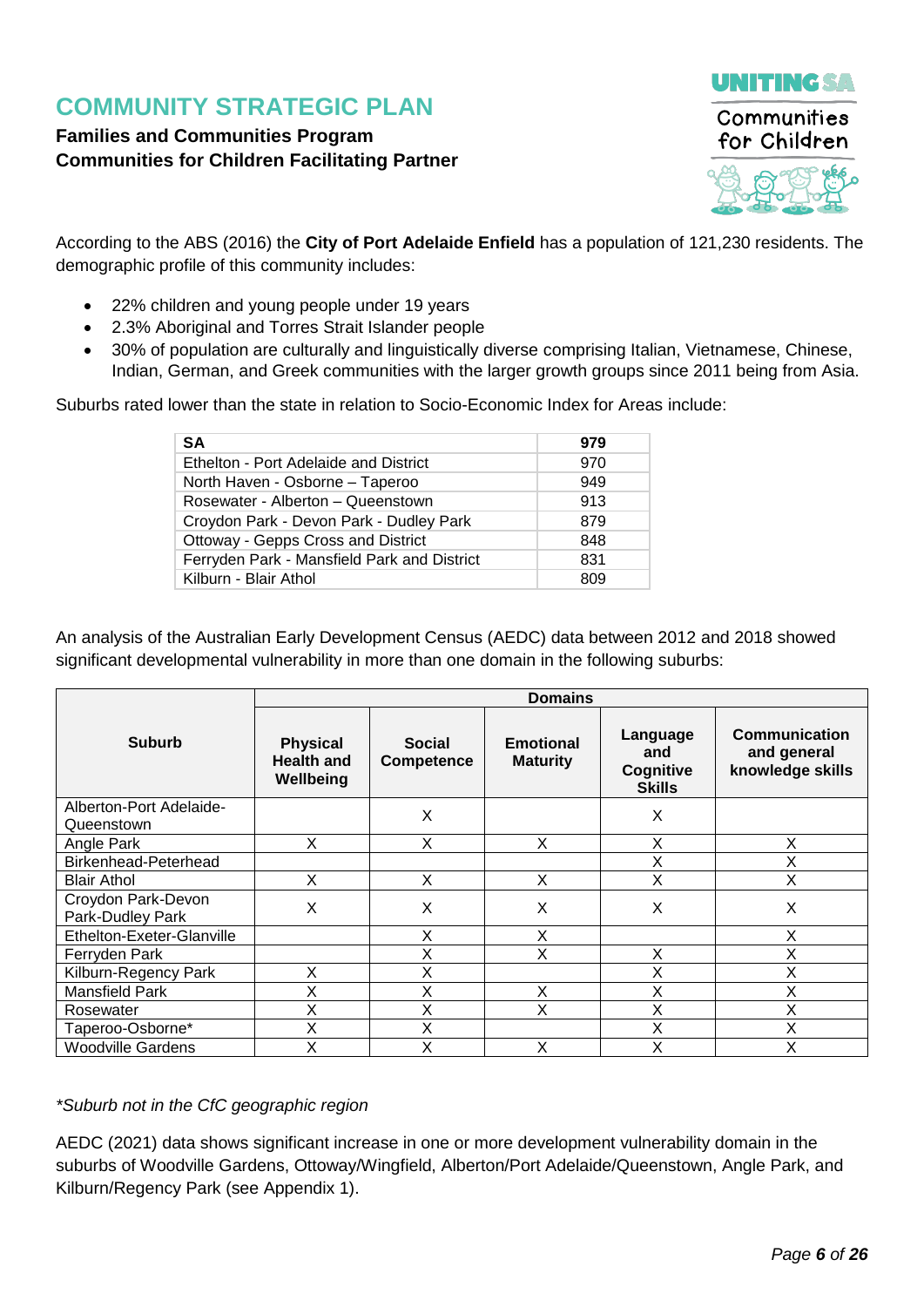### **Families and Communities Program Communities for Children Facilitating Partner**



Data from research findings by the Early Intervention Research Directorate (EIRD) in 2019 highlighted the need to reduce and prevent children entering the child protection system, issues identified:

- $\bullet$  Increase in child abuse reports (2013-2018), and number of young people in out of home care more than 30% of children re-notified by age 5.
- Over-representation of Aboriginal children at every level of the child protection system, comprise over one-third of OOHC clients; and experienced more risk factors for child abuse due to impact of socio-economic disadvantage
- Multiple complexities reported by families including family violence, mental health and drug/alcohol issues.
- Young parents (women under 20 and men under 25 years) had more interface with child protection system when first child pregnancy.
- Families of infants at risk first 1000 days are critical; 40 percent of reports within first year of life were made by health professionals

#### **Community Consultations**

Throughout 2021, 252 community members (including 94 children) were consulted regarding the needs and aspirations for the region, and seven key issues/areas emerged:

- 1. **Participation:** voice and decision-making as well as community involvement
- 2. **Basic material needs**
- 3. **Education:** at all levels, supporting transitions and learning
- 4. **Safety:** safe community and relationships
- 5. **Health** including mental, emotional and physical health
- 6. **Culture and identity:** all groups are included
- 7. **System issues:** coordination, quality, locations, capacity/resourcing

The need for increased resourcing to support people with mental health concerns has been highlighted throughout consultations, across all groups, as well as data regarding mental health presentation to hospital Emergency Departments (EDs).

In the Western region, almost 2,000 presentations to hospital EDs for patients' experiencing a mental health episode highlights the need for targeted mental health services and supports for all community members (Social Health Atlas, 2021).

#### **Our intended outcomes of this Strategic Plan will include:**

- A stronger and better resourced sector that can respond to diversity in a trauma-informed and culturally-sensitive manner
- Increased services provided and accessed by targeted disadvantaged cohorts
- Increased awareness and early intervention to reduce impact of vulnerability
- Increased voice and participation influencing local decision-making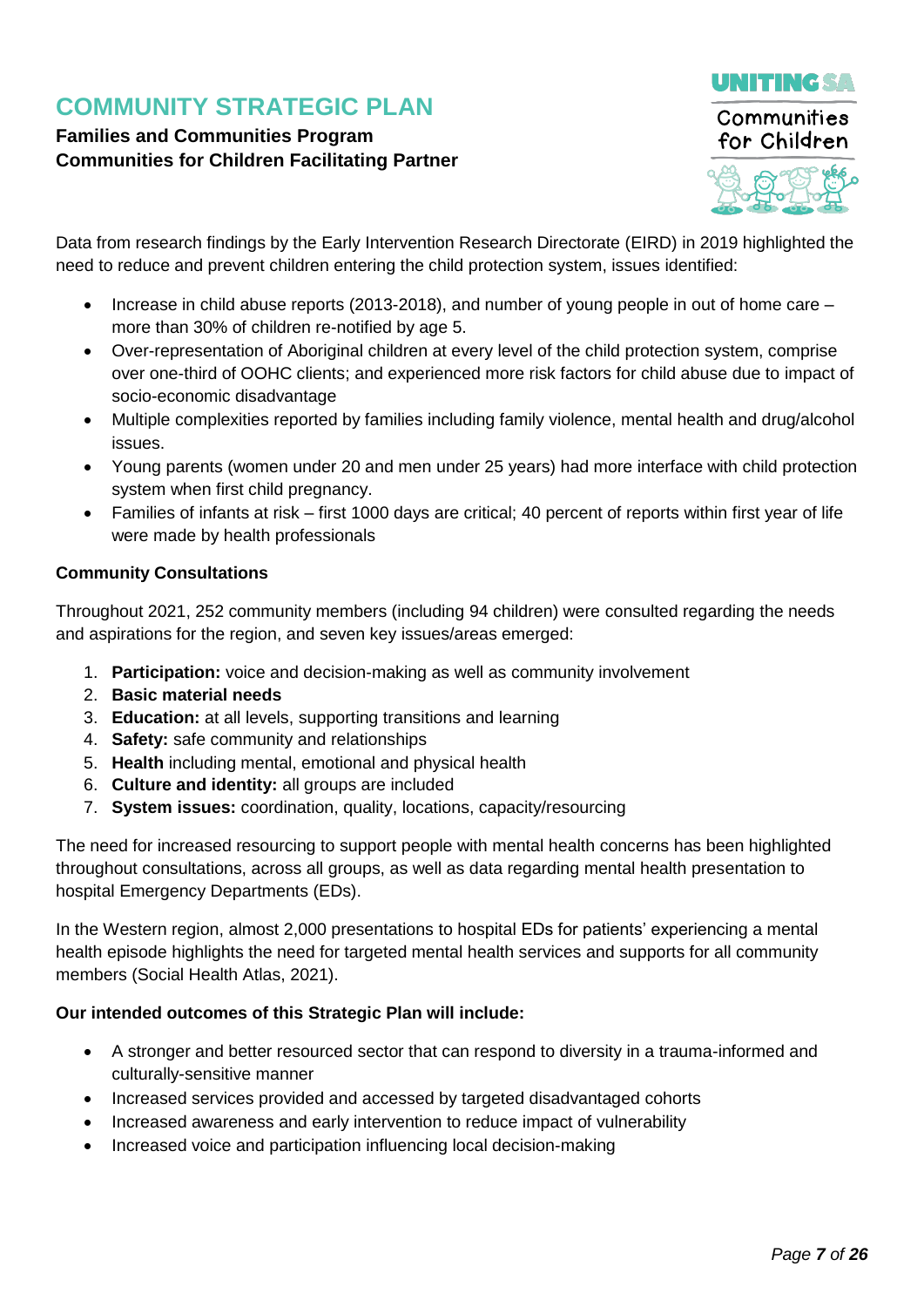### **Families and Communities Program Communities for Children Facilitating Partner**



**UNITINGSA** 

Gaps in services for the North West region have been identified through service mapping, consultations and review of CfC activities. These include:

- Mental health and wellbeing services for families
- Early intervention programs and services that reduce the risk of child protection, domestic violence and alcohol and other drugs impacting children and families
- Culturally safe services for First Nations people that are trauma-informed and offered by mainstream agencies as well as Aboriginal-led agencies
- Services targeting and supporting culturally and linguistically diverse people
- Male and father-friendly programs and services
- Social and recreational activities for children and families
- Increased resources to support people in need of food, emergency supports and other financial wellbeing services
- Case management services

These gaps will be addressed in the Strategic Plan through collaboration with other services through provision of CfC funding to new and existing Community Partners (CPs) to specifically design and deliver services addressing these gaps. Furthermore, the FP will continue to plan and influence stakeholders such as local government to deliver services, advocate to government regarding the need for resources to service these gaps, and support collaborative tendering among local stakeholders.

Continued identification of service gaps throughout the life of the CfC Strategic Plan (2022-2026) will take place through review of data and trends for the region, collaboration and communication with local networks and stakeholders, and regular service landscape reviews. This approach will enable responsive service planning and delivery as well as advocacy at a systems level.

Identified gaps will be addressed through pilot or seed funding (small grants program within CfC) and/or negotiation with CPs and other local services on program planning.

Where additional resources and stakeholders are needed to address service gaps, a systems advocacy approach engaging with government (for example) will be implemented.

The CfC FP will highlight emerging needs and trends to the Consultative Committee, engaging them in collaboration, re-design, seeking resources and collaboration with other stakeholders such as government.

The risk of not addressing all of the above needs and issues is:

- Children entering the child protection system would be adversely impacted,
- Additional resources will be required to support those experiencing mental health issues,
- Services may not meet the needs of the community, and
- The level of vulnerabilities and complex issues people are living with increase and compound further.

All of the above issues will contribute to a further breakdown in community wellbeing and connectedness.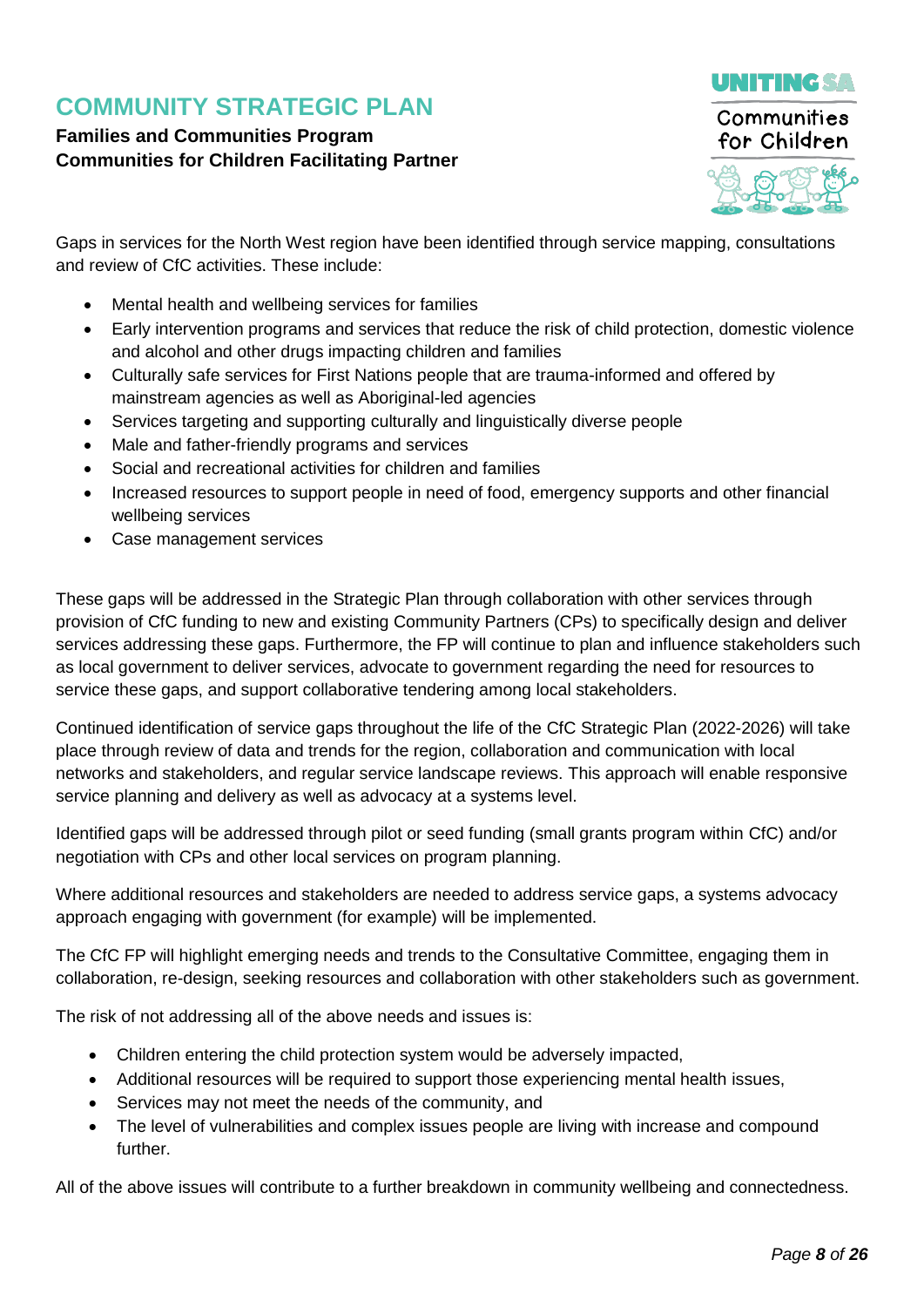### **Families and Communities Program Communities for Children Facilitating Partner**



While a broad overview has been provided regarding gaps in services and needs within the North West service area, there are also great strengths and assets. Many of our vulnerable community members, despite their complexities, demonstrate resilience and entrepreneurship in navigating barriers, services and life challenges including, but not limited to:

- Aboriginal and Torres Strait Islander communities demonstrate strength in culture and diversity, often celebrating these through events and community gatherings, personal and collective successes, language increasingly becoming known and shared, and an openness and commitment to reconciliation
- Culturally and linguistically diverse communities build informal and formal associations to support one another
- Services and the sector, who show expertise, a passion for inclusion and human rights, individual and systems advocacy, and deliver programs and services seeking to support vulnerable people. There is also a range of consortiums and alliances that seek to collaborate for better client outcomes
- Local government infrastructure that connects people locally to resources, facilities and activities supporting community participation
- State and federal governments that resource business, services and community through funding, programs and legislation enabling stability, security and safety
- A community that genuinely supports those in need through volunteerism, donations and community connections
- Community spirit that is reflected in people, places, associations, activities and all that we do
- Children and young people who bring light, laughter, ideas and aspirations to inspire and support our community.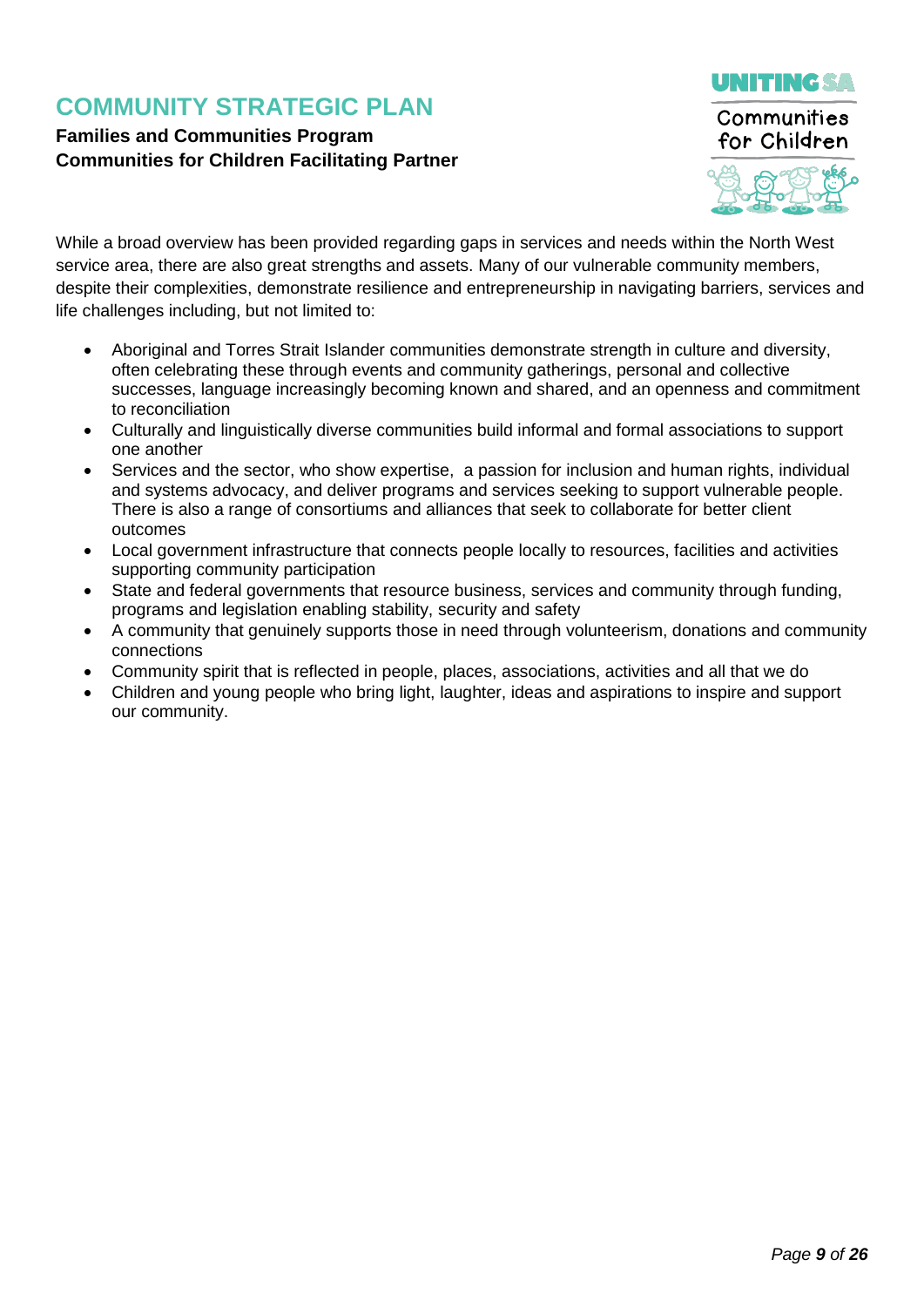**Families and Communities Program Communities for Children Facilitating Partner**



### <span id="page-10-0"></span>**3. Community Engagement**

This section outlines the community engagement strategy for our service area. It describes who will be engaged and why, as well as how community will be engaged to ensure ongoing participation. It also describes anticipated challenges or barriers foreseen in engaging with particular groups or individuals and the strategies that will be used to try to overcome them.

Broad community engagement brings valuable, representative voices to the decision-making and is an important aspect of strong local collaboration. CfC aims to engage with families living in areas of persistent disadvantage. The key vulnerable groups within the community that we view as a priority are:

- Aboriginal and Torres Strait Islander peoples,
- Culturally and Linguistically Diverse people, especially New Arrivals,
- Families living with mental health and wellbeing challenges, and
- Families at risk of child protection involvement.

Critical strategies to ensure that our engagement efforts are meeting current and emerging needs of these cohorts include:

- Demonstrating respect, genuineness, and empathy for all family members, as defined by the family
- Working to build trust with children and parents/caregivers
- Providing regular and appropriate opportunities/mechanisms for consultation and feedback
- Ensuring all our information is sharable and simple
- Through consultation with these cohorts and/or relevant service providers, identifying appropriate methods to specifically target these cohorts
- Through consultation with these cohorts and/or relevant service providers, identifying barriers to engagement (such as transport, hours of availability, communication methods etc.)
- Providing information on specific areas of interest to parents/caregivers. For example, relating to child development and behaviour
- Ensuring activities and supports are continued to be provided through school holiday periods
- Ongoing monitoring of the availability of early childhood activities (parents have expressed a general concern that without activities to attend, feelings of isolation increase and feel their children may not be fully supported to reach their full potential.

These strategies, alongside our expertise and collaboration with CPs, aim to ensure ongoing involvement with these key priority groups, so that community priorities and emerging needs can be reviewed and services adjusted to meet changes as required over the funding period.

We will engage with these cohorts to:

- Encourage collaboration and service integration,
- Explore innovation,
- Consult on activity design,
- Build enthusiasm for the agenda,
- Contribute to the sustainability of initiatives, and
- Evaluate progress and outcomes.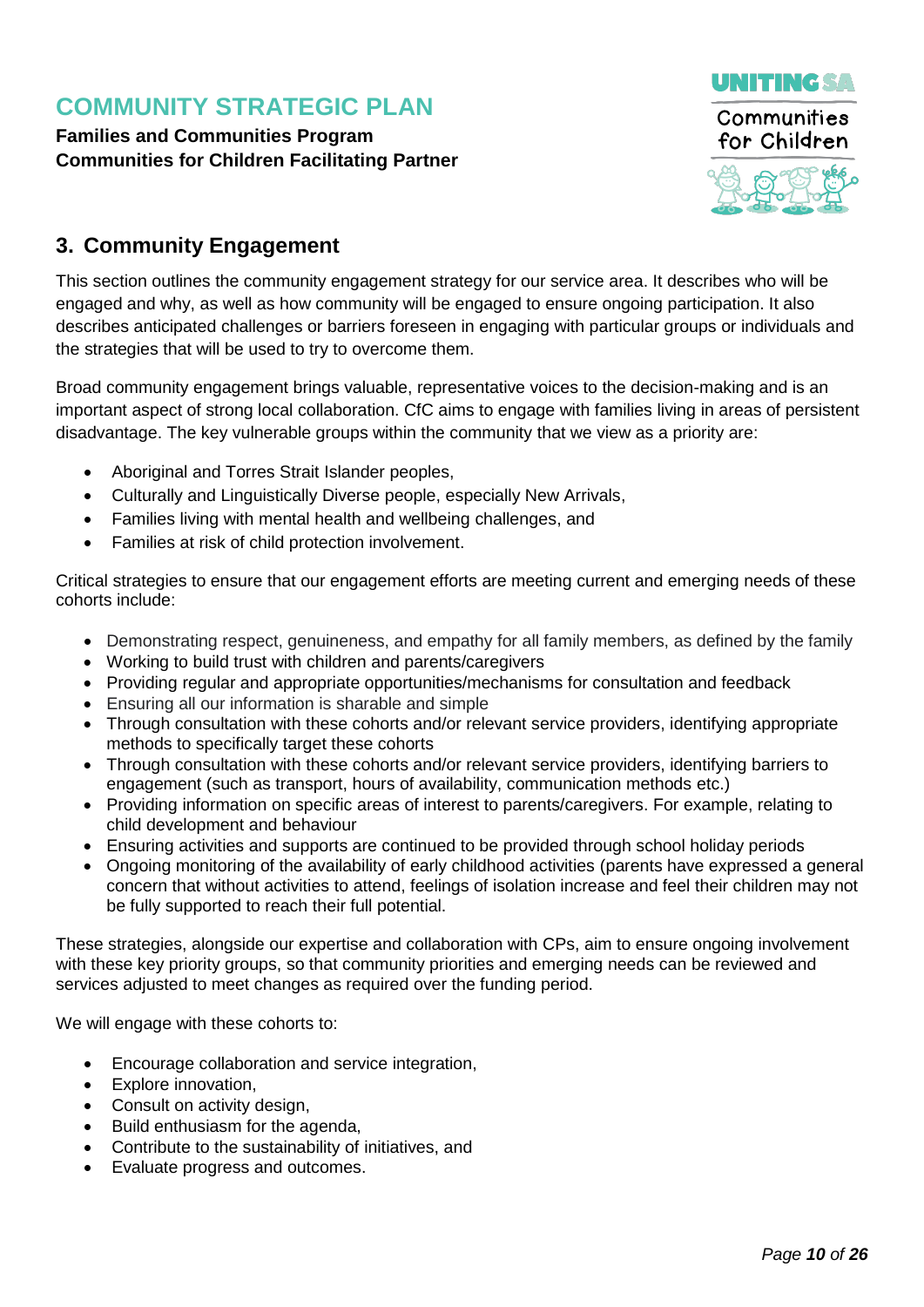### **Families and Communities Program Communities for Children Facilitating Partner**



We will effectively engage to ensure the voice of children and families in the North West is heard and incorporated. We will engage with individuals as well as family groups, directly with children, with particular neighbourhoods through pop-ups and events, schools, and other service systems.

Part of the FP's role is to build capacity within the sector thereby strengthening the local service system. Capacity building may include governance practices, stakeholder management, engaging with business, staff development, measuring outcomes, undertaking evaluations, sourcing and using evidence-based practices and programs. Engaging with providers, community, governments, businesses etc. will ensure we continue to develop governance strategies and pathways to action. This ultimately helps facilitate a common CfC agenda to build a more responsive local service system.

#### **UnitingSA's CfC engagement strategy includes the following:**

#### *1. Consultative Committee*

Representatives of the community that oversee the CfC Strategic Plan meet quarterly with main role to monitor achievement of KPIs and plan. The expertise of committee members may include information provision, service delivery, systems or policy focus, and consumer engagement. A committee comprising a mixture of stakeholder representation as well as expertise is a critical component of the future direction of North West Adelaide CfC. A representative from the Aboriginal community (via service providers) is currently being sourced to support the committee and Strategic Plan. This is resourced by us as FP. A schedule of meetings and review of Terms of Reference will better support this governance group.

#### *2. Community Partners (CP)*

Community Partners will meet regularly to share ideas, resources and continuous improvement opportunities with all other CfC CPs, supported by the FP. This provides a platform for discussion around opportunities or innovation as well as forum to elicit feedback regarding strategies for engagement of all stakeholders.

#### *3. Interagency approach*

This involves consultation with service providers through networks, forums and meetings to share good practice, and collect information regarding new and/or changing services/programs.

*4. Children's voice*

Children are a key stakeholder whose voices are fundamental to shaping our community and the design of activities. Key engagement methods include gathering information through fun, interactive activities. CPs would do this as part of their service delivery, while the FP would promote and support the annual 'Important to Me' activity that all schools and relevant stakeholders are invited to participate in.

Furthermore, regular consultations with parents/carers, children and community via events, activities, surveys and more enables community engagement.

#### *5. Culturally responsive practice*

Applying a cultural lens, stepping back and considering the cultural implications of policy and practice for all stakeholders is a significant aspect to our engagement approaches. This involves provision of cultural support and education to sector partners so that they would meet the needs of the parent, child and family.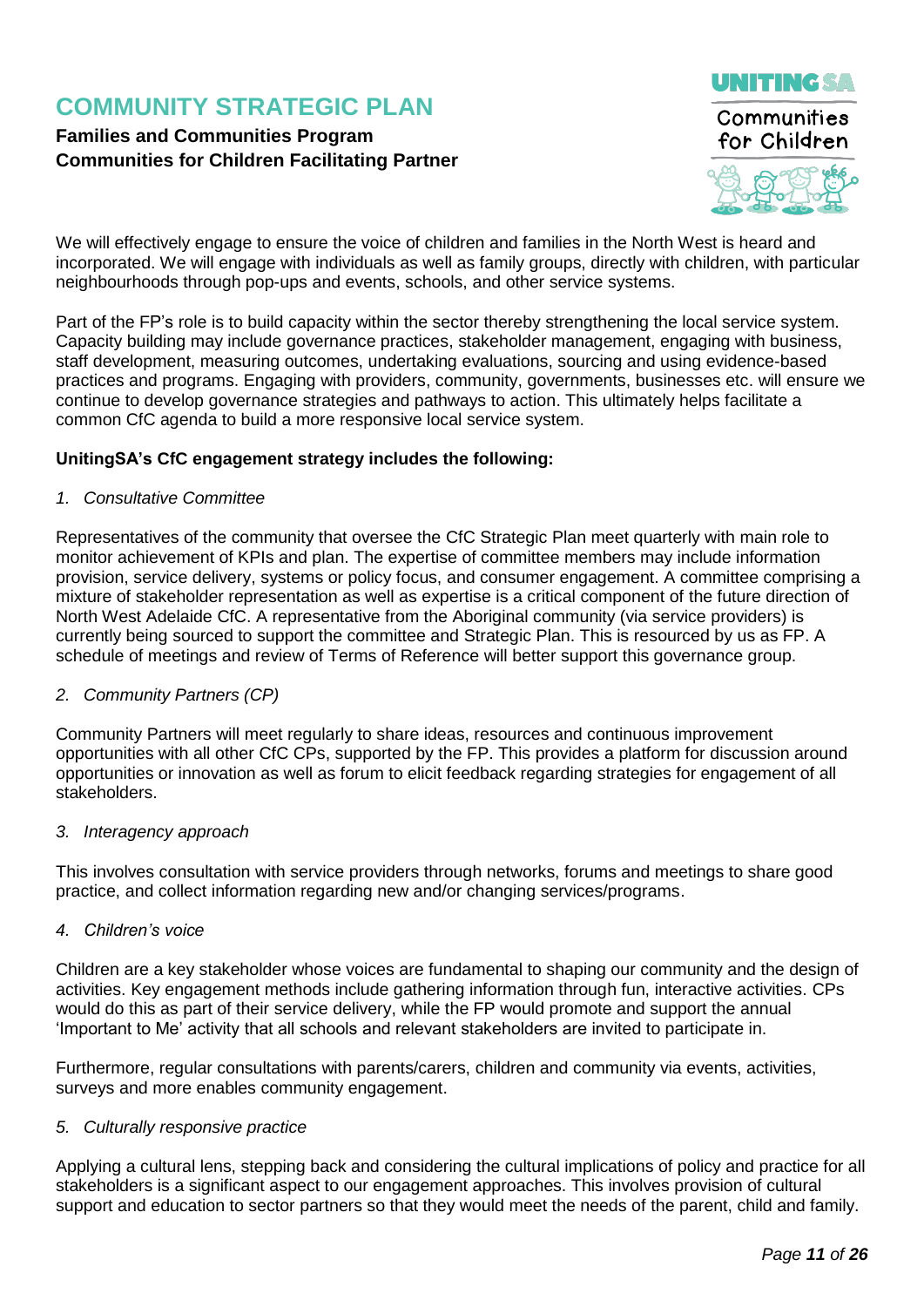### **Families and Communities Program Communities for Children Facilitating Partner**



We will consult with participants to learn of their involvement and participation, and work through complexities or barriers as they arise.

#### *6. Access/inclusion*

Specific strategies will be implemented for cohorts where inclusion can be an issue, such as for those living with a disability, LGBTQIA+ individuals, multicultural and Aboriginal communities. For example, working with organisations that are already engaging with these clients, or forming a network of community members to work alongside services and FP to deliver an engagement strategy. Engaging an organisation to support a consultation and engagement strategy with clients whose voices aren't adequately reflected through other engagement processes is also an option.

#### *7. Businesses as a key stakeholder*

Aligning with local business is critical for the sustainability of the program, due to the nature of federal funding. Through our strong partnerships with local councils and other organisations, we aim to continue to engage businesses by partnering with local business networks and forums.

#### **Possible challenges or barriers:**

#### *1. COVID-19*

COVID-19 continues to impact service delivery including face-to-face collaboration and information interchange. Strategies to overcome associated challenges should include built with flexible service delivery, determining best service delivery for each group, and looking at different ways to still connect with and provide support to clients in need. COVID-19 risk management plans will be kept up to date at all times.

#### *2. Participant engagement*

Barriers to engagement include access to transport, travel distance, and participants' own capacity to contribute to program (social isolation and confidence, child behavioural challenges, language, educational achievement). Strategies to remove such barriers include provision of skilled facilitators, creating welcoming and safe spaces, and engaging workers with lived experience and/or similar cultural experiences.

#### *3. Maintaining consistent membership of the CfC Consultative Committee*

Some Consultative Committee members leave due to change in role or circumstances, being time poor or other reasons which presents a challenge. The current Committee is represented by parents/community members, managers from a range of children's services and non-government organisations and government agencies. These members are key to ensuring expertise is applied to the project.

#### *4. Local business appetite*

Continuing to build and maintain engagement from businesses is also perceived as a challenge. We will aim to address this through contacts within local council with the intent to have a representative from, or link to, the business networks on the CfC Committee.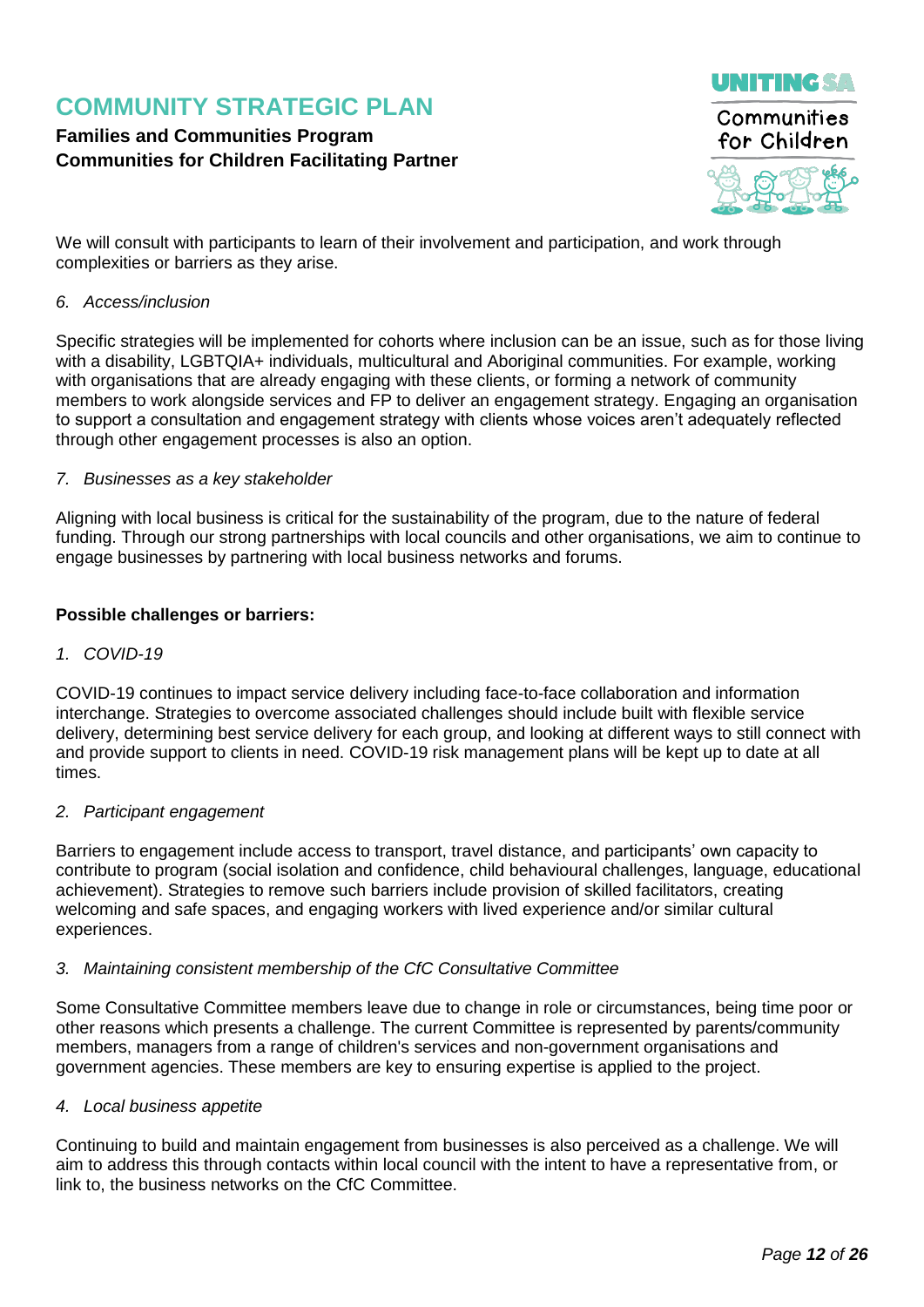### **Families and Communities Program Communities for Children Facilitating Partner**





To validate the governance processes and community engagement strategies, we will engage an evaluator to assess community feedback mechanisms and identify any gaps in communication and participation of particular groups. The evaluation should focus on how the mixture of strategies create better outcomes for families, efficacy of activities/programs, how these governance arrangements influence the prevention support systems and influence the outcomes for children and families within the service area.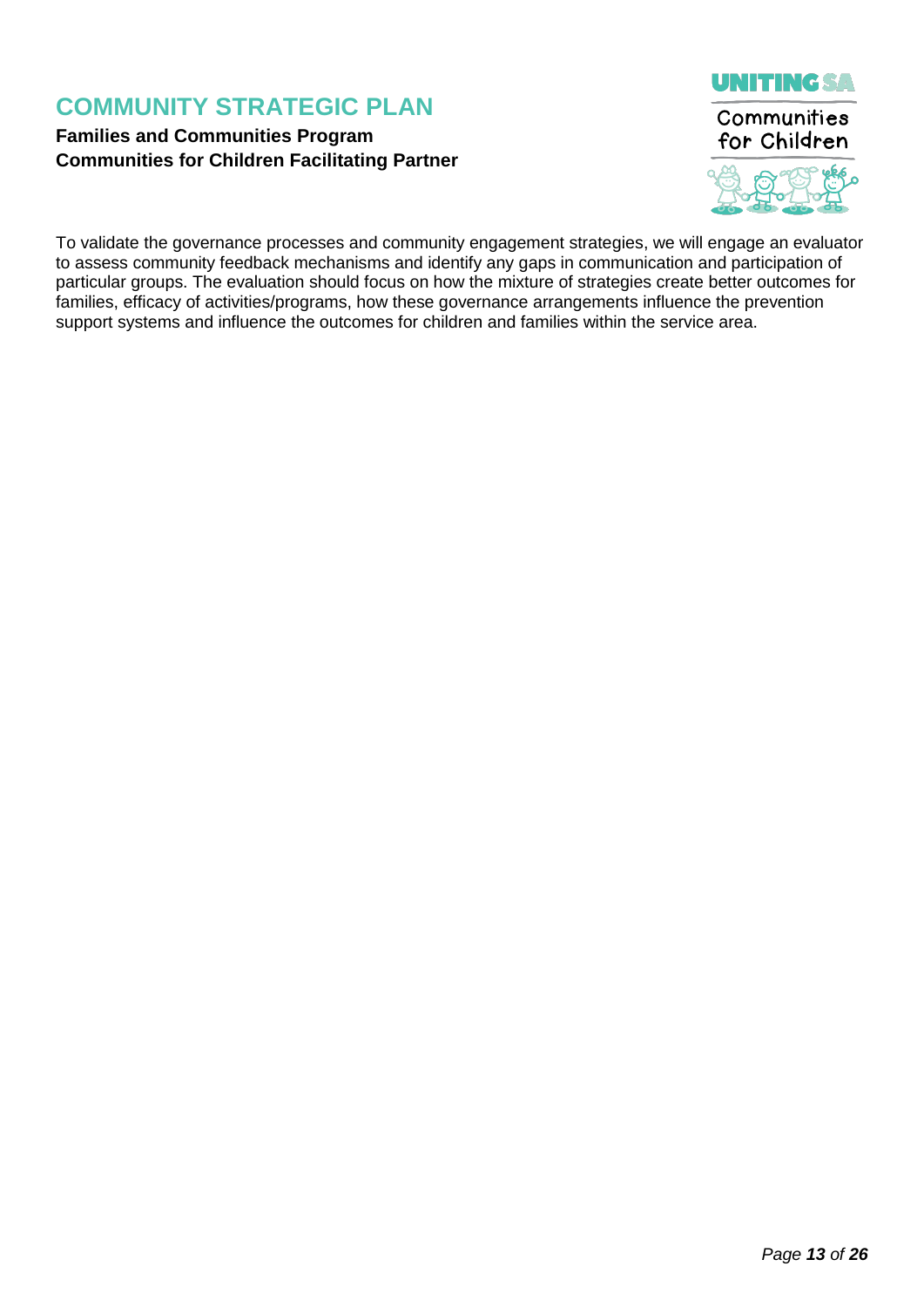**Families and Communities Program Communities for Children Facilitating Partner**

## Communities for Children

**UNITING SA** 

### <span id="page-14-0"></span>**4. Service Area Vision**

This section outlines our **vision** for the Service Area. Drawing on the community needs assessment and community engagement processes, the vision provides a clear and concise statement of the aspirations for the future of the service area.

A **child-friendly** community that is **inclusive and welcoming** of everyone, with safe spaces for children and families to **play, learn and connect**, so they have opportunities to reach their full potential.

> A community that supports l**ocal involvement** and **decision-making** enabling children and families to participate in and contribute their voices to local decisions, services and initiatives.

A vibrant community that enables all to flourish by having **access to services and supports** that meet their needs in an appropriate, safe, professional and timely manner.





An interconnected **community sector** that works **collaboratively** to ensure and advocate for a **wellresourced** and **coordinated system** that supports all people, especially those that are vulnerable, and respond to **emerging and changing needs** of the local community.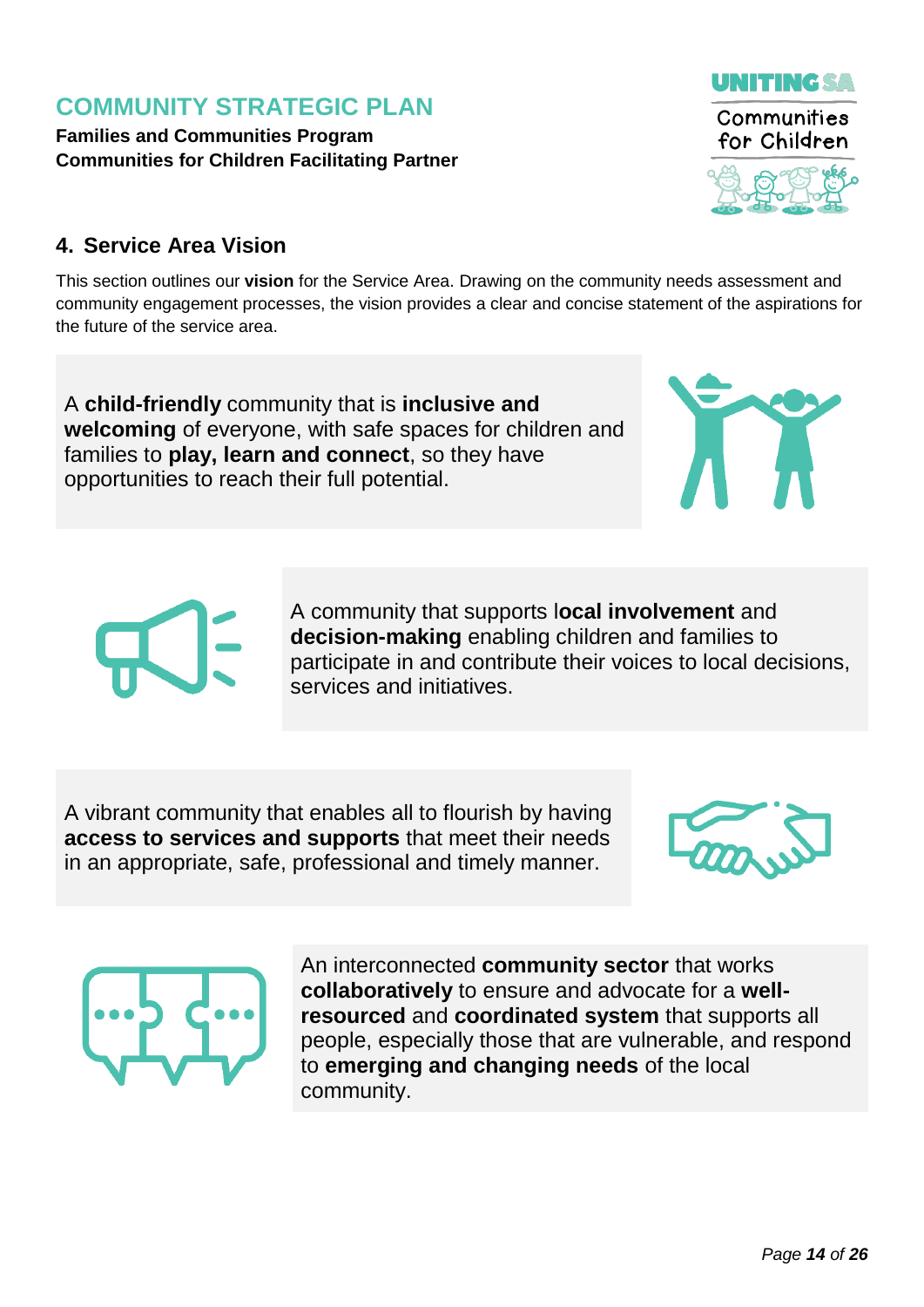**Families and Communities Program Communities for Children Facilitating Partner**



**UNITINGSA** 

The community acknowledges and **celebrates its strengths**, assets, resources and capabilities in relation to children and families as well as positive, **sustainable outcomes**.





A community that is **brave and open to learning** from the past, acknowledging the history and **intergenerational trauma** of our **First Nations** people, and working alongside Aboriginal and Torres Strait Islander peoples in the spirit of **reconciliation**.

A community that is **responsive** to external and internal variables and stressors such as global pandemics by building capacity, knowledge, strategies, and resources that mitigate risks, thereby increasing **sustainability** among services, people and outcomes.





A community that **prioritises health and wellbeing** among children and families including:

- **Healthy families**: supporting parents to care for their children before and after birth and throughout the early years;
- **Supporting families and parents**: support for parents to provide children with secure attachment, consistent discipline and quality environments that are stable, positive, stimulating, safe and secure;
- **Early learning**: provide access to high quality early learning opportunities in the years before school; provide early identification and support for children at risk of developmental and behavioural problems; assist parents with ways they can stimulate and promote child development and learning from birth; and
- **School transition and engagement:** support children and families to make a smooth transition to school and work with local schools to assist children and families with their ongoing engagement with school.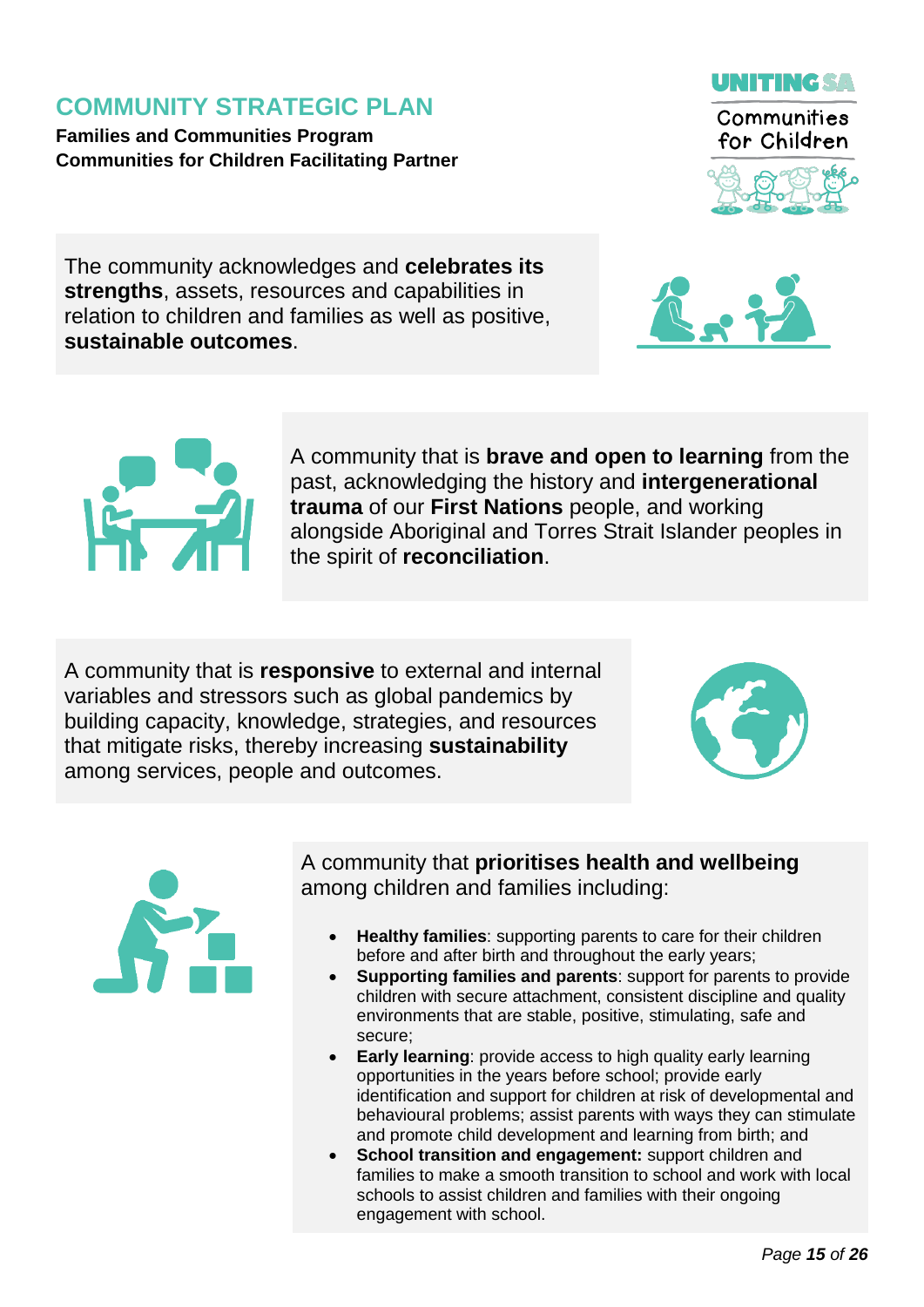**Families and Communities Program Communities for Children Facilitating Partner**



### <span id="page-16-0"></span>**5. Priority Areas**

Drawing on the Community Needs Assessment and Community Engagement strategy, the following priority areas have been identified by us and our community to achieve our vision.

### **Priority Area One: Aboriginal and Torres Strait Islander community**

#### **Overview:**

Aboriginal and Torres Strait Islander communities have strength and resilience in sustaining the world's oldest living cultures. However, the impacts of colonisation and intergenerational trauma continue to impact, with Aboriginal people being over represented in every system, are significantly disadvantaged and have poorer outcomes in relation to health, education and economic participation. They also experience racism and discrimination at a systemic and individual level, exacerbating their access to supports.

Furthermore, the western region of Adelaide has a higher proportion of Aboriginal and Torres Strait Islander communities than the greater Adelaide region as well as a large transient community from the APY Lands visiting and residing with family and community.

#### **Why?**

It is recognised that structural change in the way governments and community work with Aboriginal and Torres Strait Islander people is needed to address issues impacting on this community and to 'close the gap'<sup>2</sup> . Therefore, a targeted approach to deliver services, support mainstream agencies to build their cultural competence, and engage with the Aboriginal community in decision-making will enable the achievement of this priority area.

#### **Outcomes:**

-

CfC will support the achievement of outcomes that enable children and young people to thrive, adults to be empowered, families to flourish and communities to be more cohesive. Some of the anticipated outcomes of this program will include:

- Communities are safe and inclusive
- Services are safe and inclusive,
- Positive parenting/caregiver practice,
- Strong connection to culture,
- Greater participation in decision-making,
- Positive development, and
- Positive engagement in education and training.

**Goal 1: Provide culturally safe services to Aboriginal and Torres Strait Islander children and families (funded direct service delivery)**

#### **Strategies/activities include:**

- Improving service delivery capability,
- Building community awareness,
- Engaging with other relevant service providers, and

<sup>2</sup> Closing the Gap Report 2020,<https://www.closingthegap.gov.au/resources/reports>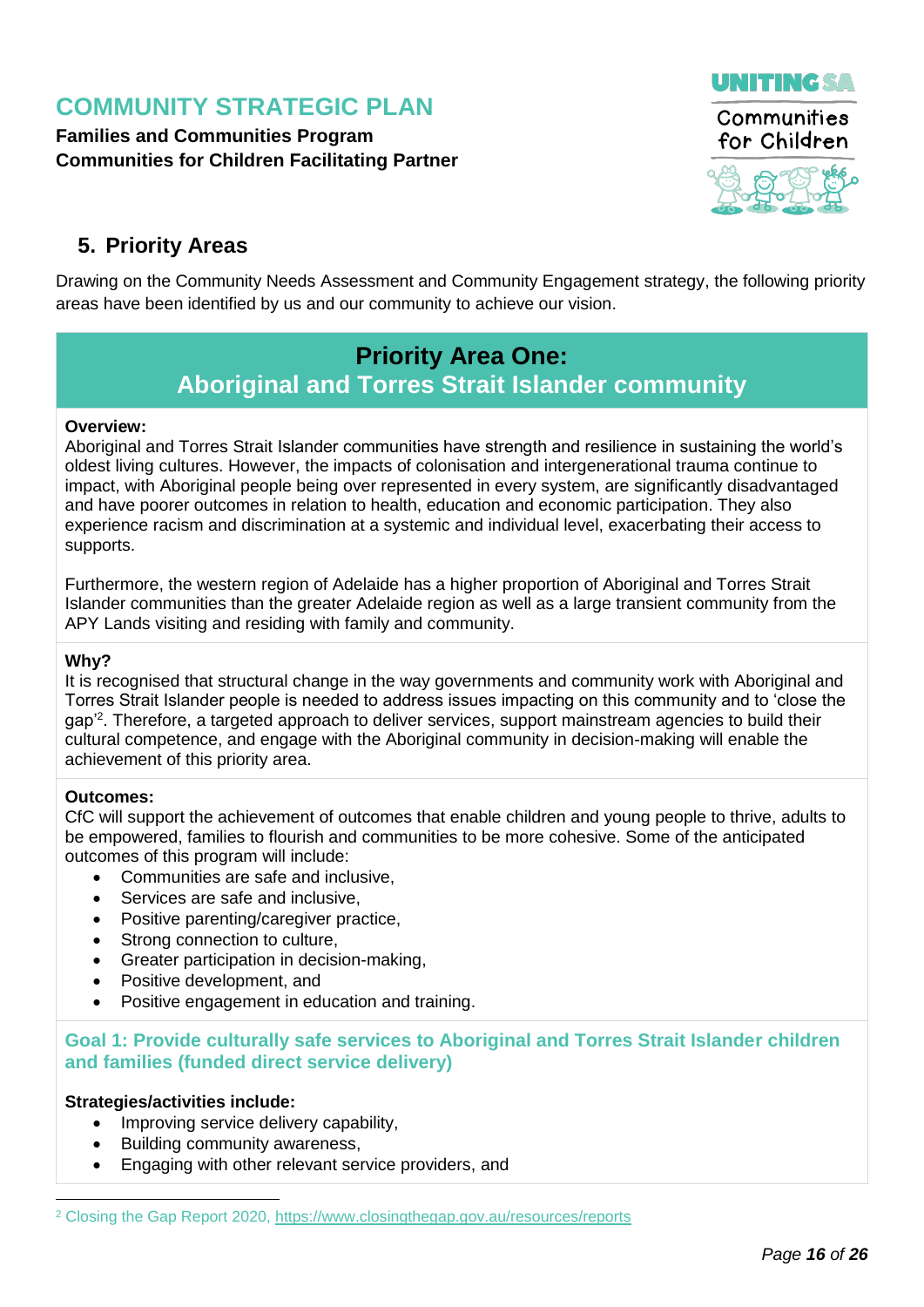**Families and Communities Program Communities for Children Facilitating Partner**





### **Priority Area One: Aboriginal and Torres Strait Islander community**

 Engage and build parent/child capacity with Aboriginal and Torres Strait Islander people and their communities.

#### **Outcomes for Aboriginal and Torres Strait Islander communities include:**

- Increased cultural understanding and support to engage with their own families and within community,
- Consistent engagement,
- Improved child/parent relationship attachment, and
- Increased knowledge and confidence to interact with agencies who can provide support.

We will collect information and measure outcomes through participant feedback pre and post-program, addressing circumstances, goals, satisfaction and SCORE.

#### **Key stakeholders that will be critical for measure of success include:**

- Aboriginal support agencies,
- Key cultural leaders and Elders within the region,
- CPs, and
- Participants.

#### **Goal 2: Develop community/sector capacity to better support Aboriginal and Torres Strait Islander children and families (FP)**

#### **Strategies/activities include:**

- Collaborating with local stakeholders and cultural experts to develop and implement a cultural assessment tool across all non-Aboriginal CPs to support their engagement with Aboriginal and Torres Strait Islander communities,
- Working with government and non-government agencies to provide sector training and support to enable CPs/staff to better attract, support and service community members from this cohort, and
- Collaborating with local stakeholders to raise awareness of issues and opportunities faced by Aboriginal communities as well as support Reconciliation, for example via an event and/or campaign.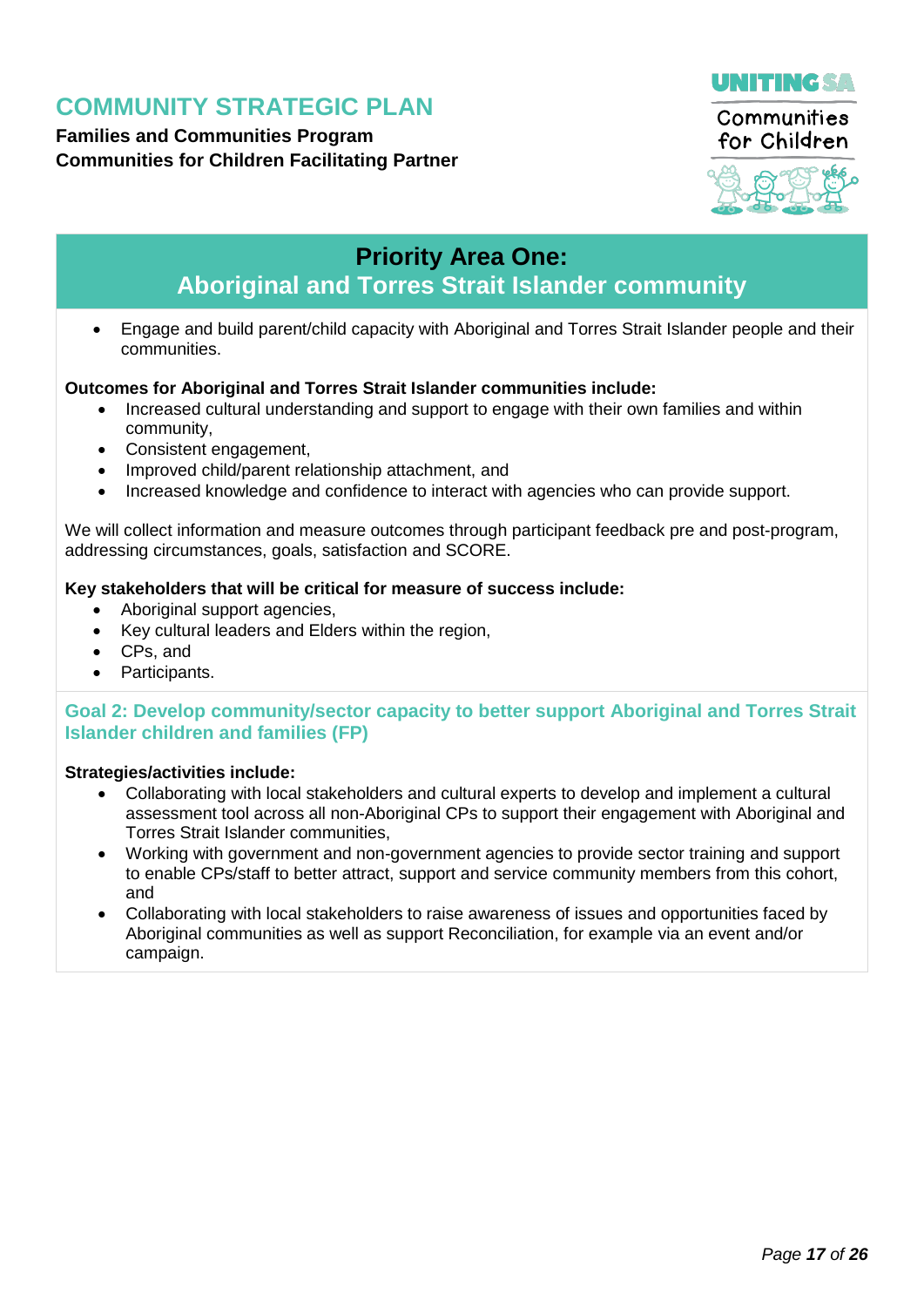**Families and Communities Program Communities for Children Facilitating Partner**





### **Priority Area Two:**

### **Culturally and Linguistically Diverse (CALD) community**

#### **Overview:**

Culturally and Linguistically Diverse communities often face multiple barriers such as language, settlement and acculturation often impacting their access to services and participating in the community.

For CALD communities, navigating the typical developmental tasks of childhood and adolescence can be interrupted and impacted by the experience of unique challenges such as a lack of social supports, a sense of displacement, recovery from torture and trauma, discrimination and migration stress (Kaur,  $2012$ <sup>3</sup>. Therefore, for some, the experience of migration and settlement has been negative.

#### **Why?**

There are insufficient services and supports for CALD communities, and current resources are often directed to support settlement however little incentive or support is provided for mainstream services to build their cultural competence and capacity to support this cohort. Therefore, a targeted approach to deliver services, support mainstream agencies to build their cultural competence, and engage with the CALD communities in decision-making and raising awareness will enable the achievement of this priority area.

#### **Outcomes:**

CfC will support the achievement of outcomes that enable children and young people to thrive, adults to be empowered, families to flourish and communities to be more cohesive. Some of the anticipated outcomes of this program will include:

- Communities and services are safe and inclusive,
- Positive relationships,
- Positive parenting/caregiver practice,
- Safe at home and in the community,
- Strong connections to social supports and community,
- Strong connection to culture, and
- Greater participation in decision making.

**Goal 1: Provide culturally safe services to children and families from culturally and linguistically diverse backgrounds (Funded direct service delivery)**

#### **Strategies/activities include:**

- Improving service delivery capability,
- Building community awareness,
- Engaging with other relevant service providers, and
- Engage and build on parent/child capacity with CALD and New Arrivals and their communities.

#### **Outcomes for the CALD community include:**

- Increased cultural understanding and support to engage with their own families and within the community,
- Consistent engagement,
- Improved child/parent relationship attachment,

-<sup>3</sup> Kaur, 2012 - [https://aifs.gov.au/CfCa/publications/working-culturally-and-linguistically-diverse-cald-adolescents](https://aifs.gov.au/cfca/publications/working-culturally-and-linguistically-diverse-cald-adolescents)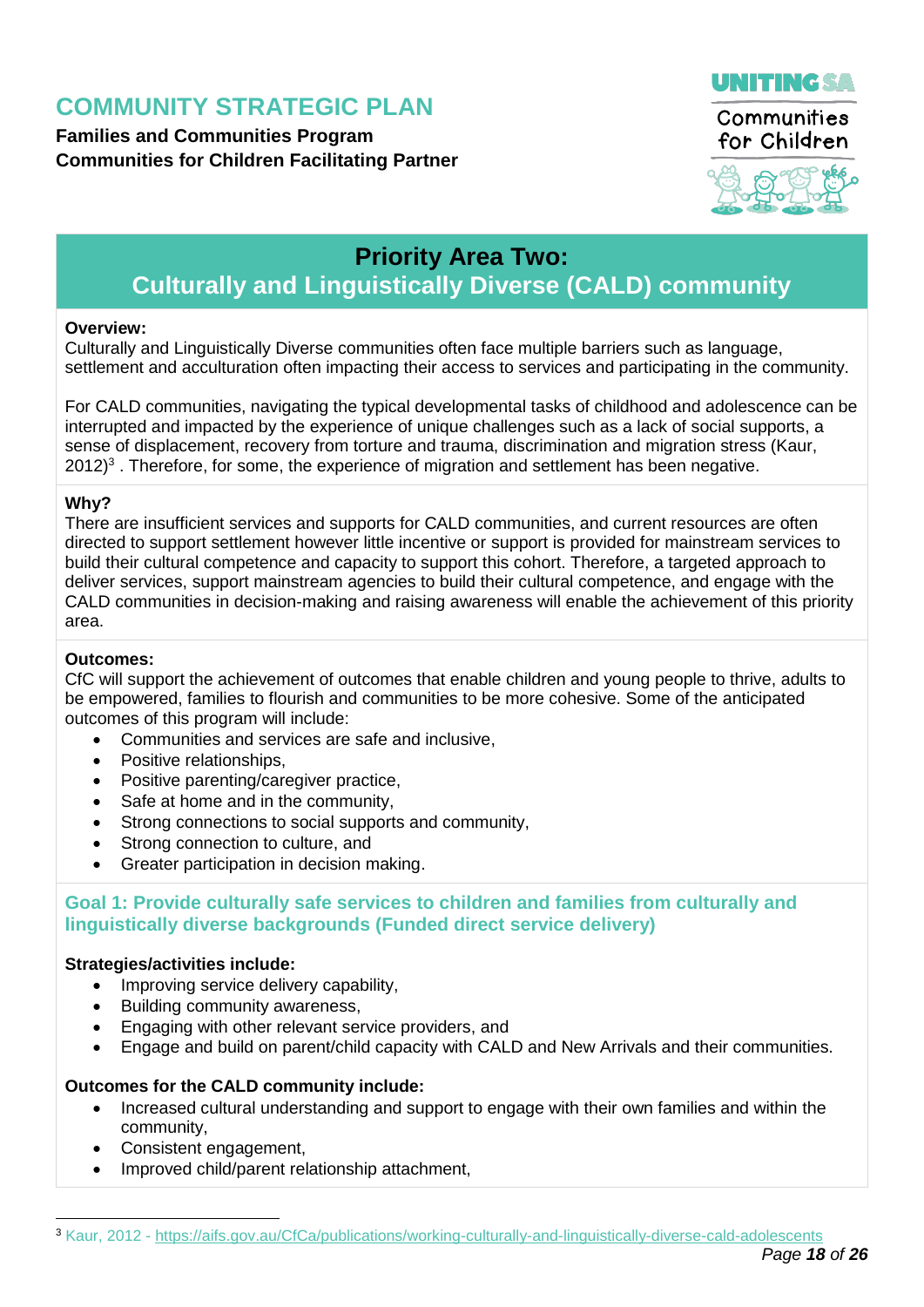**Families and Communities Program Communities for Children Facilitating Partner**





### **Priority Area Two:**

### **Culturally and Linguistically Diverse (CALD) community**

- Increased capacity and understanding of quality environments that are stable, positive, stimulating, safe and secure,
- Increased understanding to support their children into transition into quality early learning preschool and school, and
- Increased knowledge and confidence to interact with agencies who can provide support English as a second language, and adult literacy and numeracy assistance to support their child's development.

We will collect information and measure outcomes through participant feedback pre and post-program, addressing circumstances, goals, satisfaction and SCORE.

Key stakeholders that will be critical for **measure of** success include:

- Multicultural support agencies,
- Key cultural leaders within the region,
- CPs, and
- Participants.

#### **Goal 2: Develop community/sector capacity to better support children and families from culturally and linguistically diverse backgrounds (FP)**

#### **Strategies/activities include:**

- Collaborating with local stakeholders and cultural experts to develop and implement a cultural assessment tool across all CPs to support their engagement of culturally and linguistically diverse communities,
- Working with government and non-government agencies to provide sector training and support to enable CPs/staff to better attract, support and service community members from this cohort, and
- Collaborating with local stakeholders to raise awareness of issues and opportunities faced by culturally and linguistically diverse communities, for example via an event and/or campaign.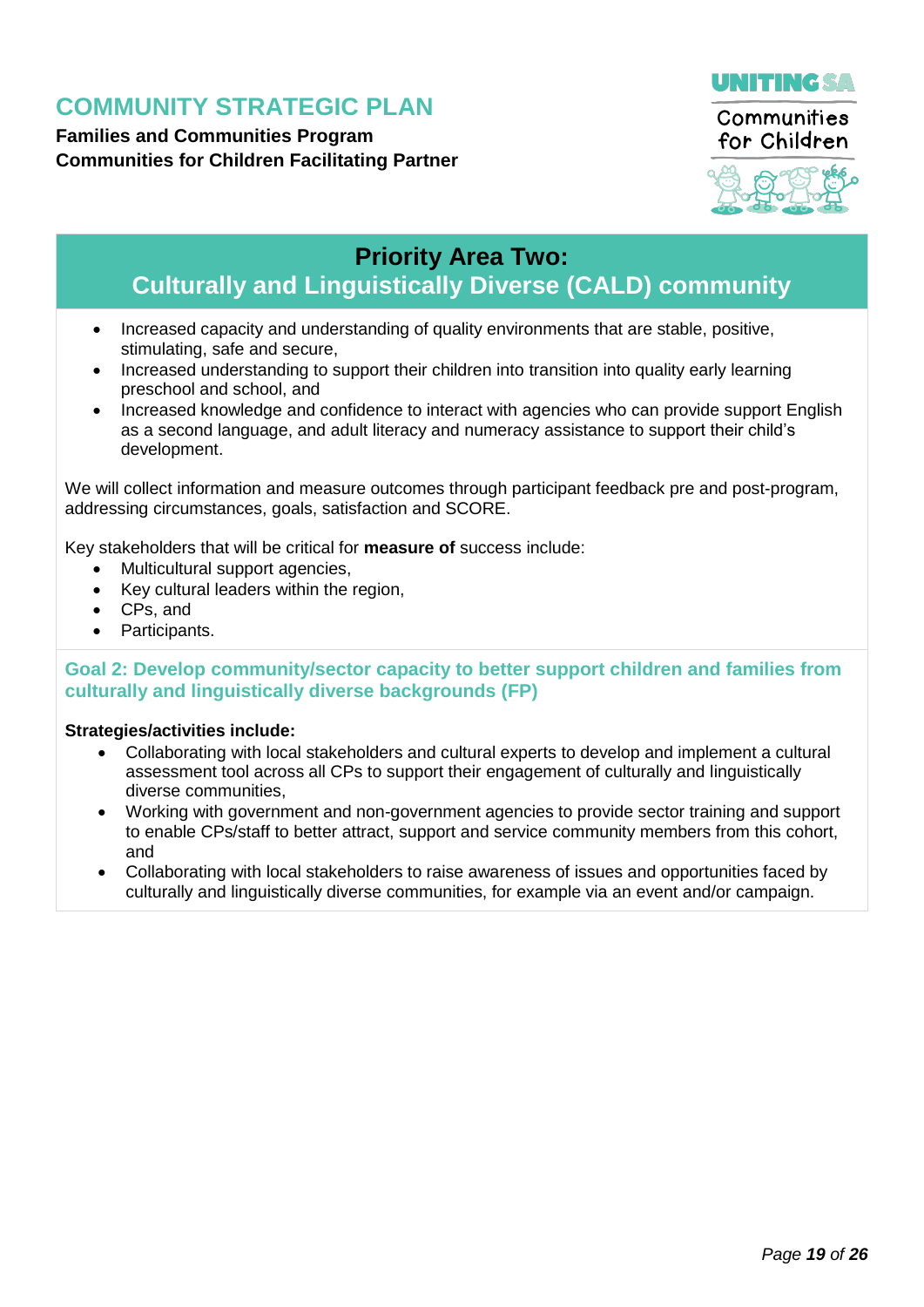### **Families and Communities Program Communities for Children Facilitating Partner**



Communities for Children



### **Priority Area Three: Mental Health and Wellbeing**

#### **Overview:**

In 2020-21 one in five (20%) Australians aged 16-34 years experienced high or very high levels of psychological distress<sup>4</sup>. Mental health effects and is affected by multiple socioeconomic factors, including a person's access to services, living conditions and employment status, and affects not only the individual but also their families and carers.<sup>5</sup> For many, mental illness effects are further compounded by co-morbidities such as alcohol and/or drug use.

The introduction of the National Disability Insurance Scheme over recent years has changed how mental health is resourced and supported for many individuals. So the mental health system has been in transition, whilst it is under-resourced to meet the growing needs of the community.

Furthermore, the recent experience of a global pandemic has impacted communities (children, adults and families) adversely in relation to their mental health. The restrictions imposed by government, the constant changes to work/play rules, requirement for vaccinations and working/schooling from home has placed families under immense stress.

#### **Why?**

A stronger focus on building more resilient adults, children and communities regardless of their circumstances and mental health will enable demystifying and de-stigmatising mental health and building attitudes that support a positive approach to wellbeing. Therefore, a targeted approach to deliver services, support agencies to build their capacity to respond to mental health concerns, and engage with the lived-experience community in raising awareness and influencing local decision-making will enable the achievement of this priority area.

#### **Outcomes:**

-

CfC will support the achievement of outcomes that enable children and young people to thrive, adults to be empowered, families to flourish and communities to be more cohesive. Some of the anticipated outcomes of this program will include:

- Positive mental health and wellbeing,<br>• Increased resilience
- Increased resilience,
- Positive relationships,
- Positive parenting/caregiver practice,
- Safe at home and in the community,
- Strong connections to social supports and community, and
- Greater participation in decision making.

<sup>4</sup> <https://www.abs.gov.au/articles/first-insights-national-study-mental-health-and-wellbeing-2020-21>

<sup>5</sup> <https://www.aihw.gov.au/reports/australias-health/mental-health>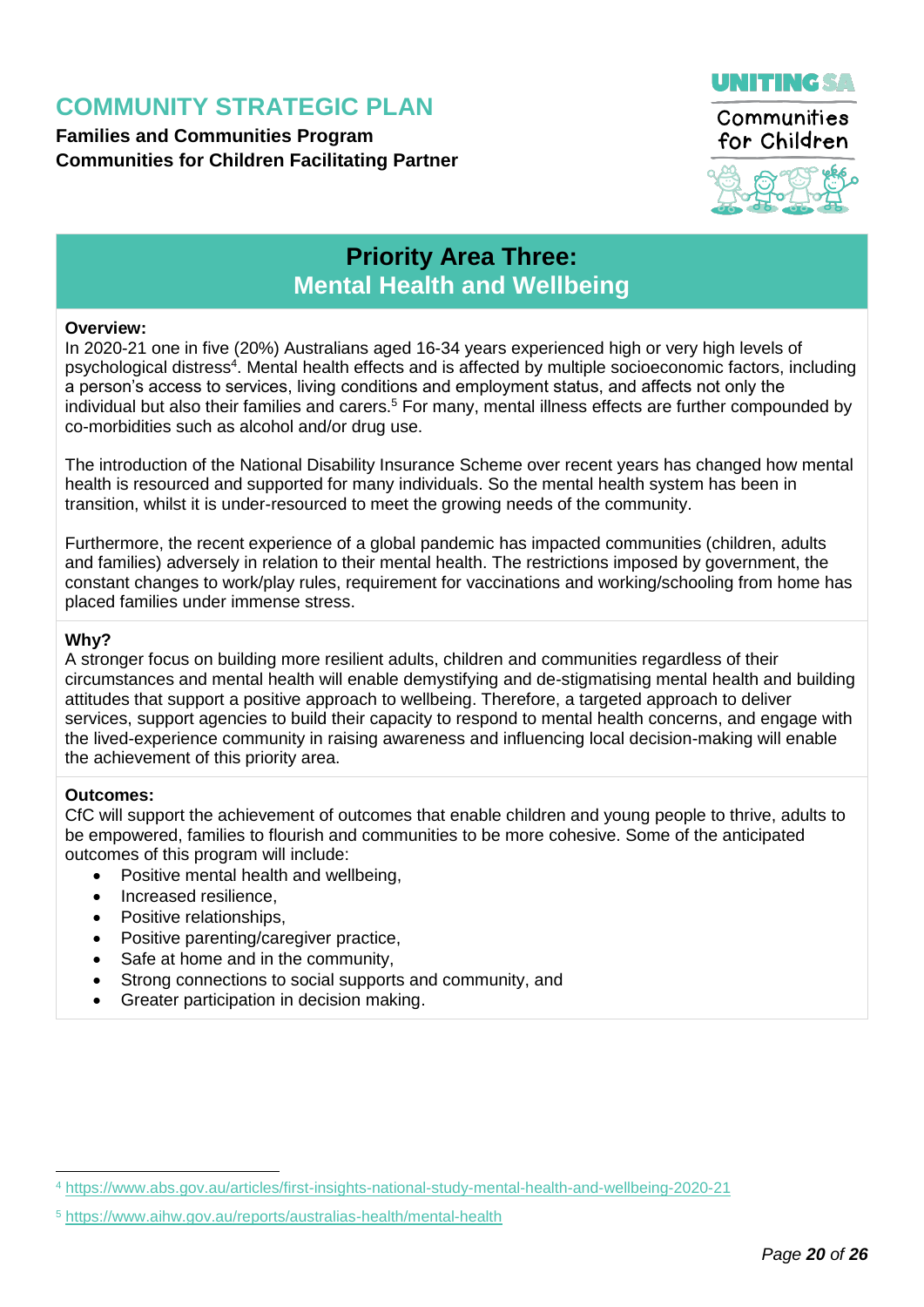**Families and Communities Program Communities for Children Facilitating Partner**





#### **Goal 1: Develop positive mental health and wellbeing among children, parents and families (Funded direct service delivery)**

#### **Strategies/activities include:**

- Improving service delivery capability,
- Building community awareness, and
- Engaging with other relevant service providers.

#### **Outcomes include:**

- Increased mental health education, building on information and resources available,
- Delivery of educational workshops providing strategies to maintain health and wellbeing within their family,
- Increased education and strategies to support children and families where one or more parents' have a mental health concern, and
- Increased education (strategies, information and resources) for parents and families where a child has a mental health concern.

We will collect information and measure outcomes through participant feedback pre and post-program, addressing circumstances, goals, satisfaction and SCORE.

Key stakeholders that will be critical for **measure of** success include:

- Mental health support agencies,
- CPs,
- Participants, and
- Other local stakeholders

**Goal 2: Develop community/sector capacity to better support children and families experiencing mental health and wellbeing challenges (FP)**

#### **Strategies/activities include:**

- Collaborating with local government and stakeholders to develop regular low/no-cost social recreational activities (after hours) for children and families to support active participation, healthy relationships and positive mental health and wellbeing,
- Working with government and non-government agencies to provide sector training and support to enable CPs/staff to better refer, and support community with mental health needs, and
- Collaborating with local stakeholders to raise awareness of mental health and wellbeing of children and families, for example via event and/or campaign.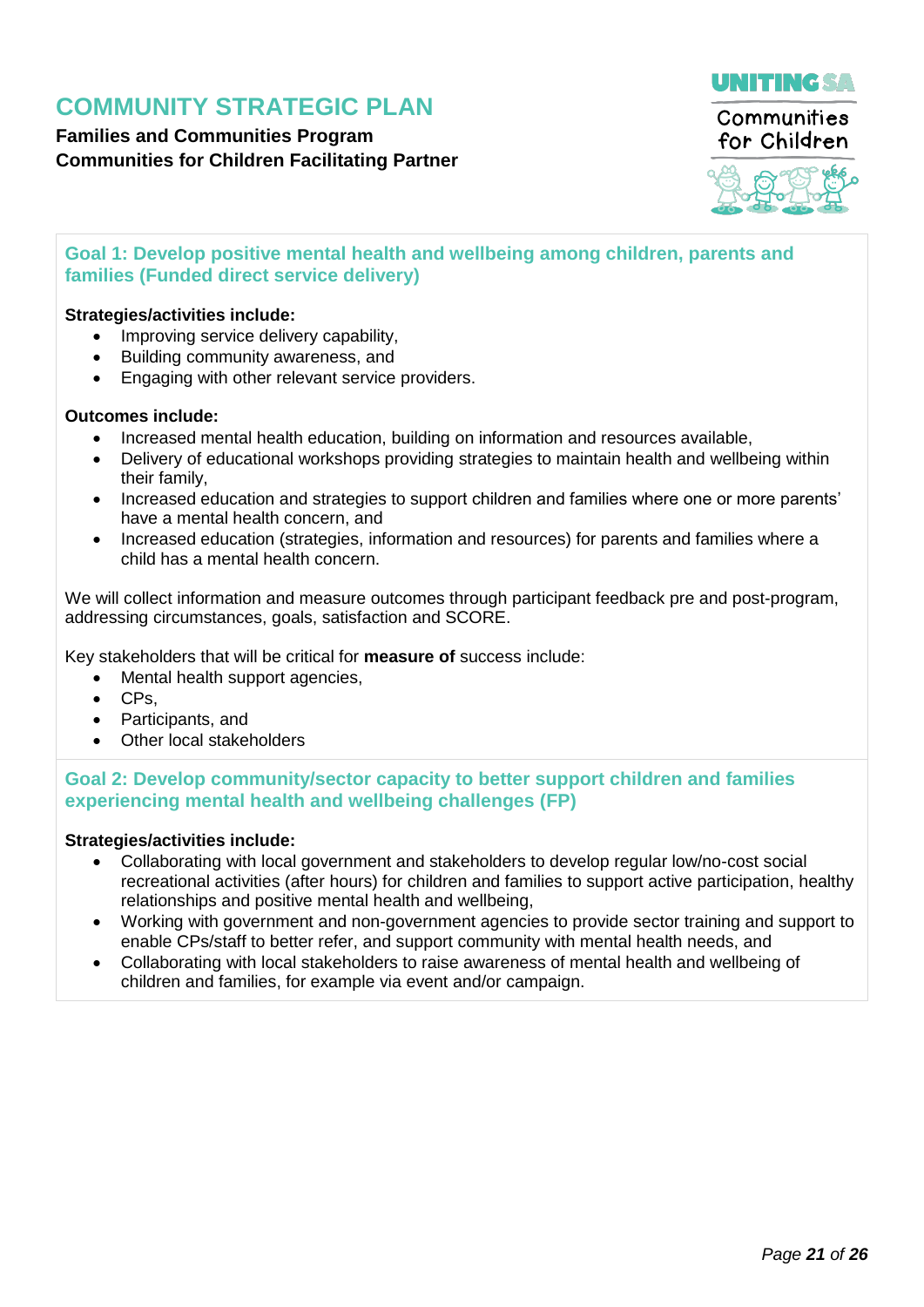**Families and Communities Program Communities for Children Facilitating Partner**



for Children



### **Priority Area Four: At risk of child protection involvement**

#### **Overview:**

We know that children are at most at risk of entering the child protection system within the first 1,000 days of their lives; where families are experiencing multiple vulnerabilities and complexities such as family violence, drugs and/or alcohol and mental health; and often where the parents are young. For Aboriginal children, this is worse with increased experience of risk factors due to socio-economic disadvantage and an over-representation at all levels of the system.

#### **Why?**

State government is investing in direct service delivery to address these issues in the child protection system, however this CfC strategy seeks to complement current systems and service delivery with a stronger focus on early intervention. Therefore, a targeted approach to deliver early intervention services, support agencies to build their capacity to respond to child protection risk factors, and engage with the lived-experience community in raising awareness and influencing local decision-making will enable the achievement of this priority area.

#### **Outcomes:**

CfC will support the achievement of outcomes that enable children and young people to thrive, adults to be empowered, families to flourish and communities to be more cohesive. Some of the anticipated outcomes of this program will include:

- Increased resilience.
- Positive relationships.
- Respectful relationships.
- Positive caregiver-child relationship,
- Positive parenting/caregiver practice,
- Safe at home and in the community,
- Strong connections to social supports and community, and
- Greater participation in decision making.

#### **Goal 1: Develop thriving family environments (Funded direct service delivery)**

#### **Strategies/activities include:**

- Improving service delivery capability,
- Building community awareness, and
- Engaging with other relevant service providers.

Service delivery will focus on identifying key supports for families within the region who are vulnerable or at risk of adversity. Services will be underpinned by child development principles, holistic and traumainformed approach, evidence-based, and culturally safe practices.

#### **Outcomes include:**

- Early identification of need by child protection authority,
- Provision of parenting support on building capacity and confidence within safe and secure spaces, for both the parent and the child,
- Structure of routines, safety, appropriate language for and by all,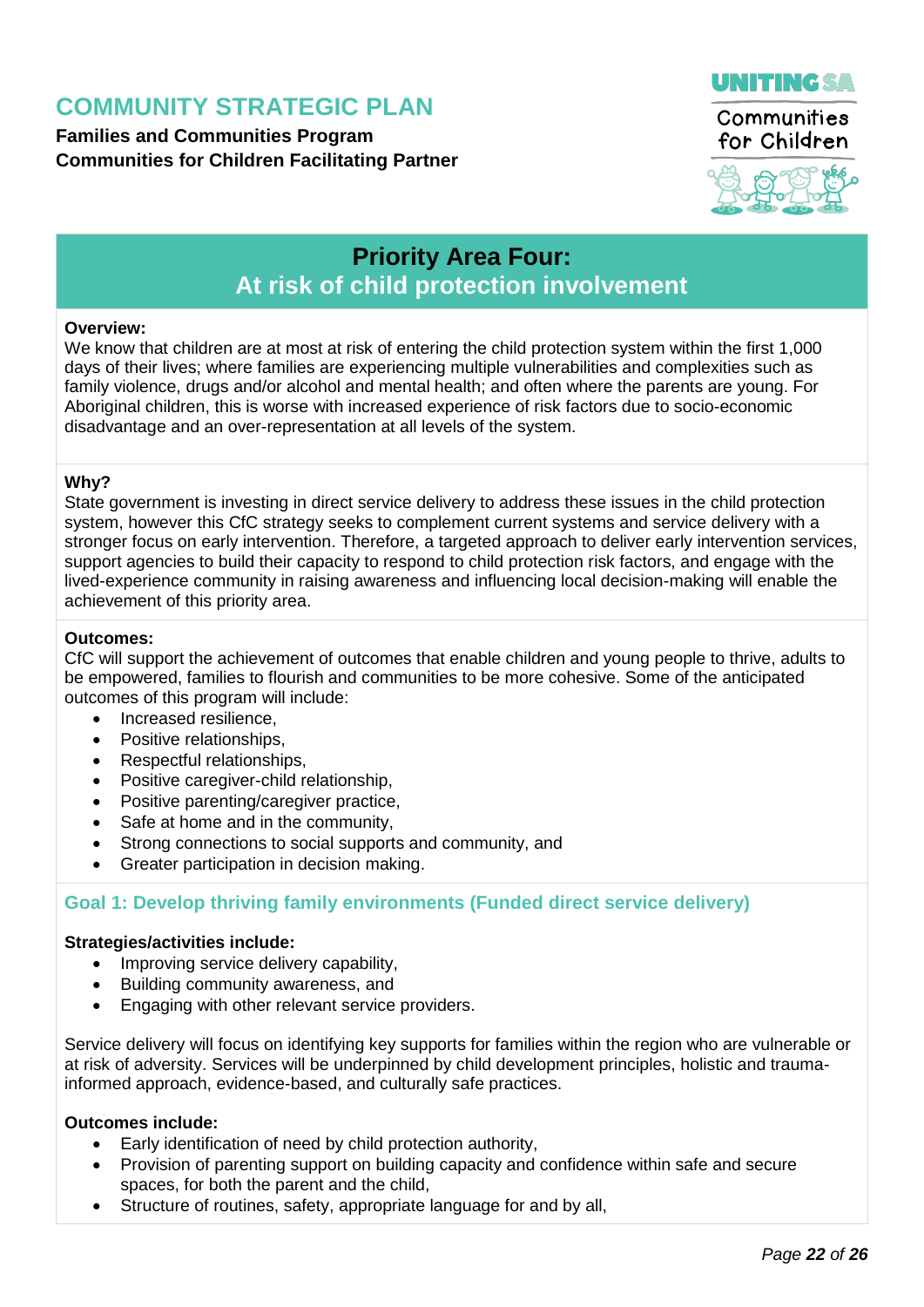**Families and Communities Program Communities for Children Facilitating Partner**



for Children



### **Priority Area Four: At risk of child protection involvement**

- Structure of environments and spaces that welcome safe parent/child interactions/attachment, and
- Provision of resources and information to participants as required.

We will collect information and measure outcomes through participant feedback pre and post-program, addressing circumstances, goals, satisfaction, and SCORE.

#### **Key stakeholders that will be critical for measure of success include:**

- Child protection support agencies,
- CPs,
- Participants, and
- Other local stakeholders.

#### **Goal 2: Develop community/sector capacity to identify and support families with developmental vulnerabilities (FP)**

#### **Strategies/activities include:**

- Working collaboratively with government and non-government agencies to provide sector training and support to enable staff to:
	- $\circ$  Understand developmental vulnerabilities of children and family complexities,
	- $\circ$  Identify risks to children and families.
	- o Understand Mandatory Reporting requirements,
	- o Outline early intervention approaches to support families at risk, and
	- o Provide resources and information about available supports for children, families and workers.
- Working with Aboriginal stakeholders to develop innovative culturally-safe activities and strategies that prevent children entering the child protection system, and
- Partnering with local stakeholders to raise awareness of the vulnerabilities of children, celebrating their strengths, and acknowledging parent/family supports.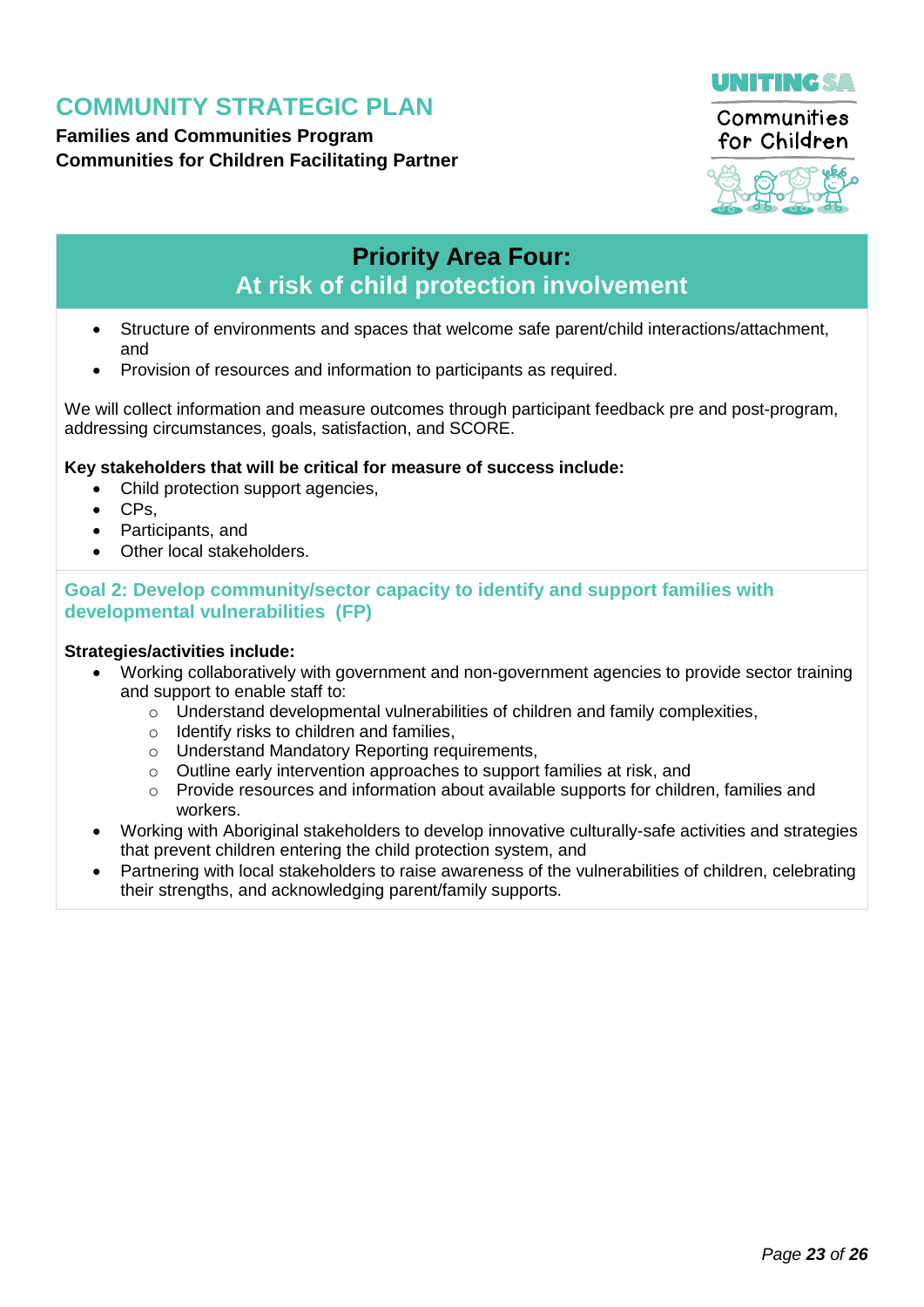**Families and Communities Program Communities for Children Facilitating Partner**



### <span id="page-24-0"></span>**6. Key Stakeholders**

The following table outlines the key stakeholders, collective networks, partnerships and initiatives that will need to be engaged to support the implementation of the CSP.

| <b>Key Stakeholder</b>                                                                                                            | How the stakeholder will be involved                                                        |  |  |  |  |
|-----------------------------------------------------------------------------------------------------------------------------------|---------------------------------------------------------------------------------------------|--|--|--|--|
| <b>Community Partners</b>                                                                                                         | Service provision                                                                           |  |  |  |  |
| Consultative Committee (CfC)                                                                                                      | Support development and implementation of CfC<br><b>CSP</b>                                 |  |  |  |  |
| <b>Funder – Department of Social Services</b>                                                                                     | Support FP, and participate in Consultative<br>Committee                                    |  |  |  |  |
| <b>UnitingSA</b>                                                                                                                  | Referrals, service provision, FP (sector development)                                       |  |  |  |  |
| Children in the western suburbs of SA                                                                                             | Consultation - key stakeholders whose voices are<br>fundamental to the design of activities |  |  |  |  |
| Local government - Port Adelaide Enfield,<br><b>City of Charles Sturt</b>                                                         |                                                                                             |  |  |  |  |
| Clients/participants                                                                                                              |                                                                                             |  |  |  |  |
| Western Families Forum - convenor                                                                                                 |                                                                                             |  |  |  |  |
| Paint the Town REaD                                                                                                               |                                                                                             |  |  |  |  |
| Aboriginal Services and key cultural leaders and Elders                                                                           |                                                                                             |  |  |  |  |
| Department for Child Protection                                                                                                   |                                                                                             |  |  |  |  |
| <b>SA Health</b>                                                                                                                  |                                                                                             |  |  |  |  |
| Hospitals - Women's and Children's and Queen Elizabeth                                                                            |                                                                                             |  |  |  |  |
| Child and Family Health Services (CaFHS)                                                                                          |                                                                                             |  |  |  |  |
| <b>Mental Health Professional Network</b>                                                                                         |                                                                                             |  |  |  |  |
| Child and Adolescent Mental Health Service (CAMHS)                                                                                | Consultation, partnership and collaboration                                                 |  |  |  |  |
| Department for Education including primary schools,<br>Children's Centres, Western Collective First 1000 Days                     |                                                                                             |  |  |  |  |
| <b>NDIS</b>                                                                                                                       |                                                                                             |  |  |  |  |
| Relationships Australia SA                                                                                                        |                                                                                             |  |  |  |  |
| Anglicare SA                                                                                                                      |                                                                                             |  |  |  |  |
| Australian Refugee Association                                                                                                    |                                                                                             |  |  |  |  |
| Government - federal and state                                                                                                    |                                                                                             |  |  |  |  |
| Non-government agencies and networks                                                                                              |                                                                                             |  |  |  |  |
| <b>Business community</b>                                                                                                         |                                                                                             |  |  |  |  |
| Networks - Aboriginal, Financial Wellbeing, Youth,<br>Homelessness, Mental Health, Domestic Violence, Queer<br>Youth Network etc. |                                                                                             |  |  |  |  |
| Others – any new/emerging groups                                                                                                  |                                                                                             |  |  |  |  |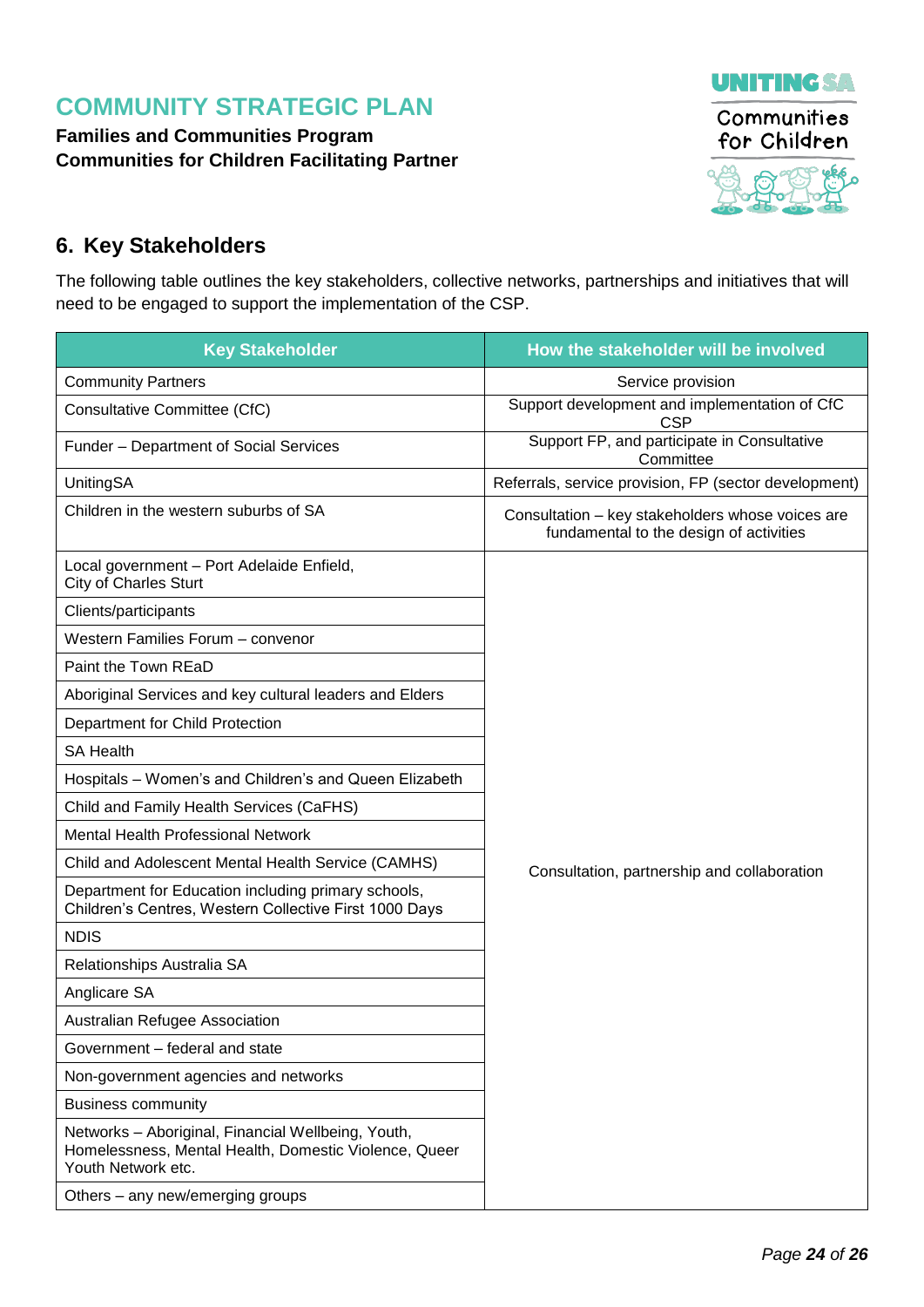### **Families and Communities Program Communities for Children Facilitating Partner**



#### **Appendix 1 – Table of AEDC data for Port Adelaide Enfield, SA and Australia (2021)**

| Port Adelaide Enfield                     | Number of       | Number and Percentage of children developmentally vulnerable (N (%)) |                          |                           |                                                                |                                                                |                                                                  |                                                                         | <b>SEIFA</b>        |
|-------------------------------------------|-----------------|----------------------------------------------------------------------|--------------------------|---------------------------|----------------------------------------------------------------|----------------------------------------------------------------|------------------------------------------------------------------|-------------------------------------------------------------------------|---------------------|
| community                                 | children        | Physical<br>health<br>and<br>wellbein<br>g ł                         | Social<br>compete<br>nce | Emotion<br>al<br>maturity | Languag<br>e and<br>cognitiv<br>e skills<br>(school-<br>based) | Commu<br>nication<br>skills<br>and<br>general<br>knowled<br>ge | Vulnera<br>ble on<br>one or<br>more<br>domains<br>of the<br>AEDC | Vulnera<br>ble on<br>two or<br>more<br>domains<br>of the<br><b>AEDC</b> | score<br>$\ddagger$ |
| <b>Australia</b>                          | 305,015         | 28,341<br>(9.8%)                                                     | 27,788<br>$(9.6\%)$      | 24,271<br>(8.5%)          | 21,107<br>(7.3%)                                               | 24,064<br>$(8.4\%)$                                            | 63,264<br>$(22.0\%)$                                             | 32,718<br>$(11.4\%)$                                                    | N/A                 |
| <b>South Australia</b>                    | 20,251          | 2,023<br>(10.7%)                                                     | 2,125<br>$(11.2\%)$      | 1,950<br>$(10.3\%)$       | 1,494<br>(7.9%)                                                | 1,622<br>$(8.6\%)$                                             | 4,490<br>(23.8%)                                                 | 2,411<br>(12.7%)                                                        | N/A                 |
| <b>Port Adelaide Enfield</b><br>community | 1,464           | 141<br>$(10.4\%)$                                                    | 151<br>$(11.1\%)$        | 133<br>(9.8%)             | $\overline{118}$<br>(8.7%)                                     | 139<br>$(10.3\%)$                                              | $\overline{313}$<br>$(23.1\%)$                                   | 180<br>$(13.3\%)$                                                       | N/A                 |
| <b>Local Community</b>                    |                 |                                                                      |                          |                           |                                                                |                                                                |                                                                  |                                                                         |                     |
| Alberton/Queenstown/Port<br>Adelaide      | 46              | 9.3                                                                  | 14                       | 16.3                      | 9.3                                                            | $\overline{7}$                                                 | 32.6                                                             | 16.3                                                                    | 917                 |
| Angle Park                                | 17              | 47.1                                                                 | 47.1                     | 29.4                      | 23.5                                                           | 29.4                                                           | 64.7                                                             | 47.1                                                                    | 818                 |
| Birkenhead/Peterhead                      | 28              | 11.1                                                                 | 14.8                     | 7.4                       | 7.4                                                            | 11.1                                                           | 22.2                                                             | $\overline{1}1.1$                                                       | 970                 |
| <b>Blair Athol</b>                        | 69              | 9.5                                                                  | 6.3                      | 12.7                      | 6.3                                                            | 12.7                                                           | 23.8                                                             | 12.7                                                                    | 845                 |
| Croydon Park/Devon<br>Park/Dudley Park    | $\overline{55}$ | 13.5                                                                 | 13.5                     | 11.5                      | 5.8                                                            | 7.7                                                            | 21.2                                                             | 13.5                                                                    | 879                 |
| <b>Enfield/Gepps Cross</b>                | 78              | 10.7                                                                 | 10.7                     | 13.3                      | $\overline{12}$                                                | 10.7                                                           | $\overline{24}$                                                  | 16                                                                      | 914                 |
| Ethelton/Exeter/Glanville                 | $\overline{33}$ | 6.9                                                                  | $\mathbf 0$              | 6.9                       | 6.9                                                            | $\overline{3.4}$                                               | 17.2                                                             | $\overline{3.4}$                                                        | 965                 |
| Ferryden Park                             | $\overline{57}$ | 9.8                                                                  | 13.7                     | 6.1                       | 13.7                                                           | 25.5                                                           | $\overline{31.4}$                                                | 19.6                                                                    | 854                 |
| Kilburn/Regency Park #                    | $\overline{57}$ | 9.6                                                                  | 9.6                      | 17.3                      | 21.2                                                           | 15.4                                                           | 36.5                                                             | 21.2                                                                    | 777                 |
| <b>Mansfield Park</b>                     | 52              | 10.6                                                                 | 17                       | 6.4                       | 10.6                                                           | 14.9                                                           | 27.7                                                             | 21.3                                                                    | 848                 |
| Ottoway/Wingfield                         | 39              | $\Omega$                                                             | 6.1                      | 9.1                       | 9.1                                                            | 18.2                                                           | 24.2                                                             | 9.1                                                                     | 838                 |
| Taperoo/Osborne                           | $\overline{53}$ | 12.8                                                                 | 12.8                     | 8.5                       | 10.6                                                           | 12.8                                                           | 25.5                                                             | 14.9                                                                    | 866                 |
| <b>Woodville Gardens</b>                  | 27              | 30.4                                                                 | 21.7                     | 13                        | 21.7                                                           | 30.4                                                           | 43.5                                                             | 34.8                                                                    | 766                 |